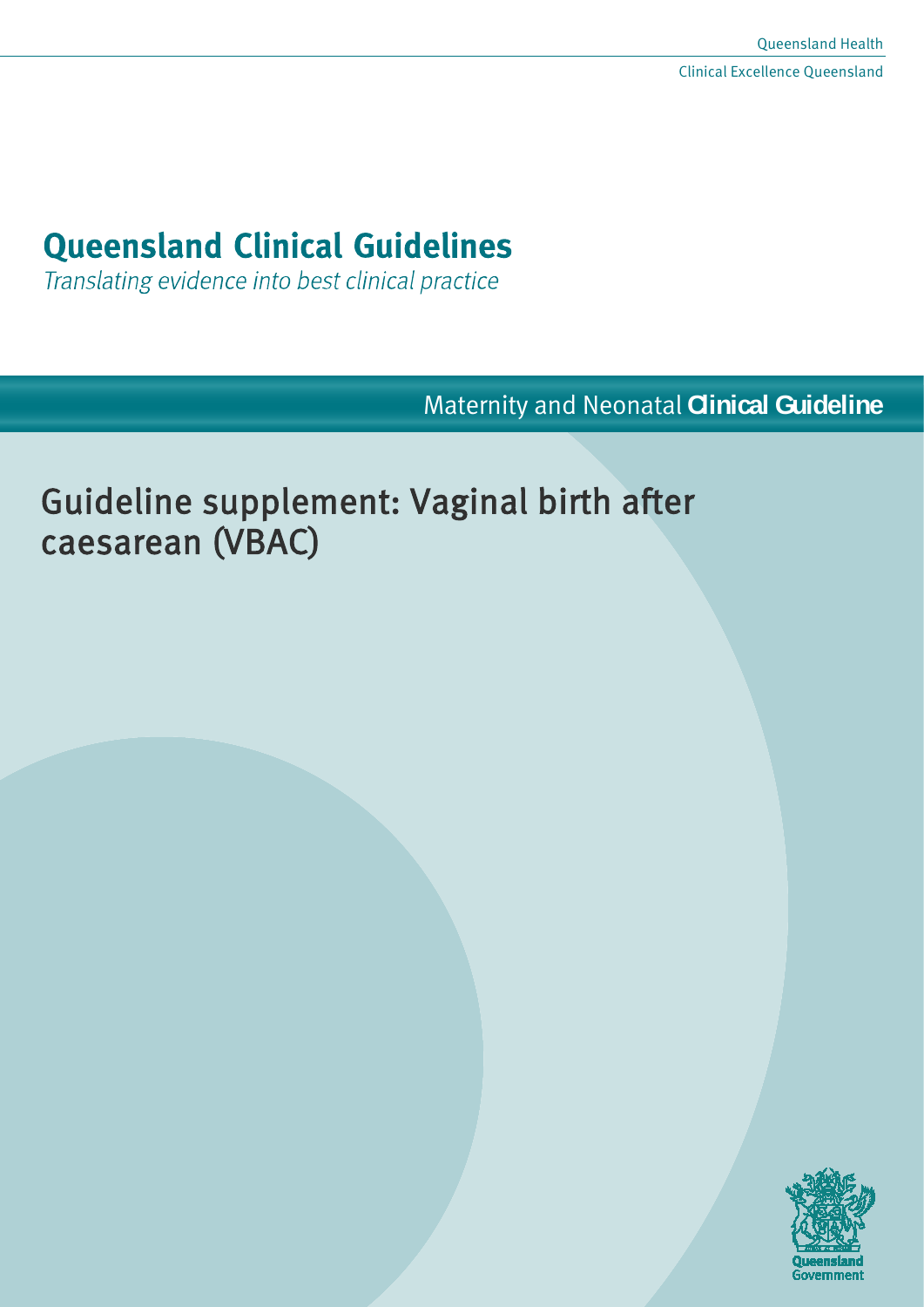#### **Table of Contents**

| $\mathbf{1}$   |       |  |
|----------------|-------|--|
|                | 1.1   |  |
|                | 1.2   |  |
|                | 1.3   |  |
|                | 1.4   |  |
| $\overline{2}$ |       |  |
|                | 2.1   |  |
|                | 2.2   |  |
|                | 2.3   |  |
|                | 2.4   |  |
|                | 2.4.1 |  |
|                | 2.5   |  |
|                | 2.6   |  |
|                | 2.7   |  |
| 3              |       |  |
| 4              |       |  |
| 5              |       |  |
|                | 5.1   |  |
|                | 5.2   |  |
|                | 5.3   |  |
|                | 5.3.1 |  |
|                | 5.3.2 |  |
|                | 5.3.3 |  |
|                | 5.4   |  |
|                | 5.5   |  |
|                | 5.6   |  |
|                |       |  |

#### **List of Tables**

© State of Queensland (Queensland Health) 2020



This work is licensed under a Creative Commons Attribution-NonCommercial-NoDerivatives V4.0 International licence. In essence, you are free to copy and communicate the work in its current form for non-commercial purposes, as long as you attribute Queensland Clinical Guidelines, Queensland Health and abide<br>by the licence terms. You may not alter or adapt the work in any wa

For further information contact Queensland Clinical Guidelines, RBWH Post Office, Herston Qld 4029, email <u>Guidelines@health.qld.qov.au</u>, For permissions<br>beyond the scope of this licence contact: Intellectual Property Offi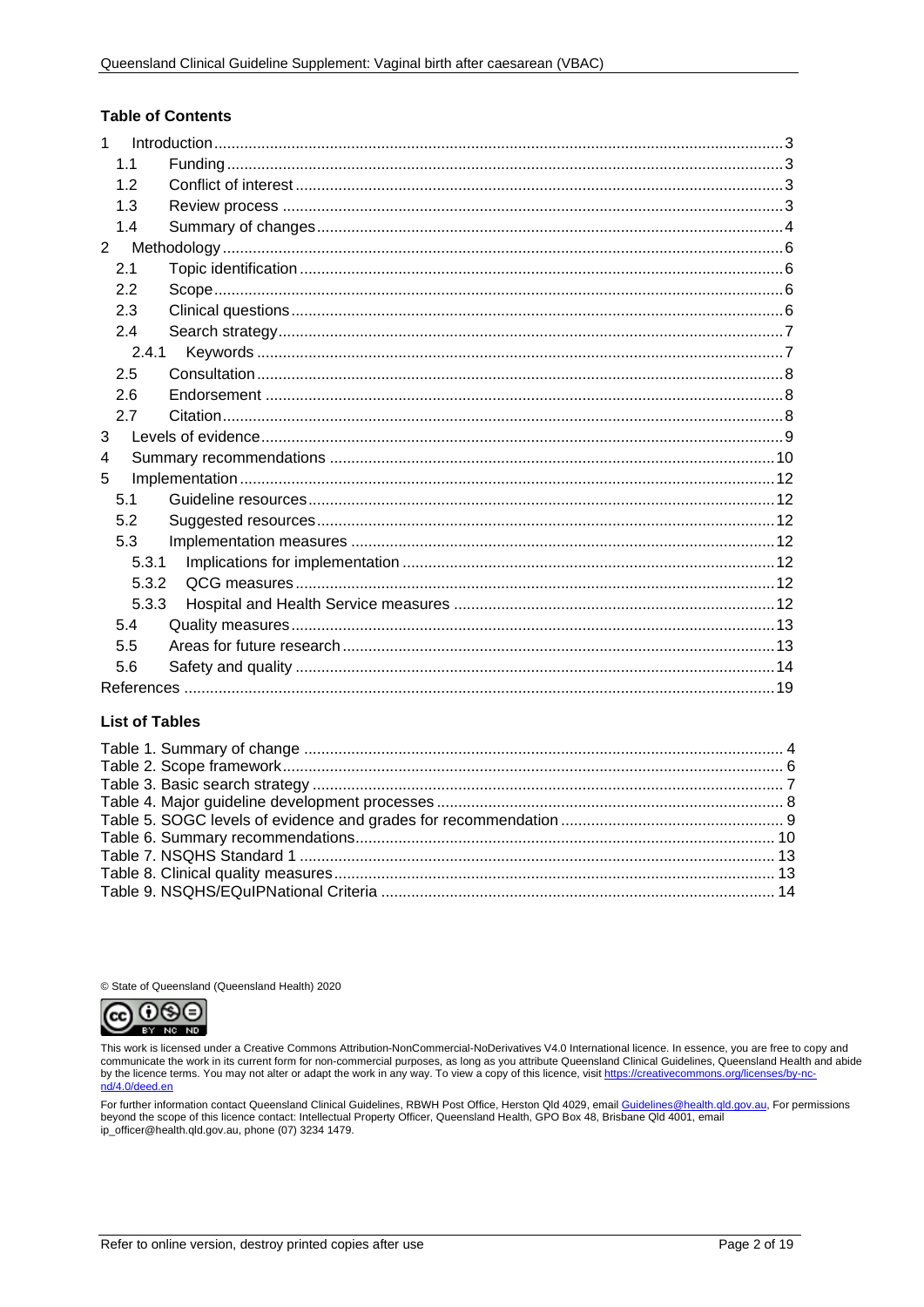# <span id="page-2-0"></span>**1 Introduction**

This document is a supplement to the Queensland Clinical Guideline (QCG) *Vaginal birth after caesarean (VBAC).* It provides supplementary information regarding guideline development, makes summary recommendations, suggests measures to assist implementation and quality activities and summarises changes (if any) to the guideline since original publication. Refer to the guideline for abbreviations, acronyms, flow charts and acknowledgements.

# <span id="page-2-1"></span>**1.1 Funding**

The development of this guideline was funded by Healthcare Improvement Unit, Queensland Health. Consumer representatives were paid a standard fee. Other working party members participated on a voluntary basis.

# <span id="page-2-2"></span>**1.2 Conflict of interest**

Declarations of conflict of interest were sought from working party members as per the Queensland Clinical Guidelines *[Conflict of Interest](http://www.health.qld.gov.au/qcg/development#coi)* statement. One conflict of interest was declared and was managed in accordance with the statement.

# <span id="page-2-3"></span>**1.3 Review process**

- A review of the guideline scope, clinical questions and current literature was undertaken in November 2019.
- The clinical leads were consulted and reviewed the previous version of the guideline.
- The QCG steering committee and Statewide Maternity and Neonatal Clinical Network endorsed the guideline and supplement.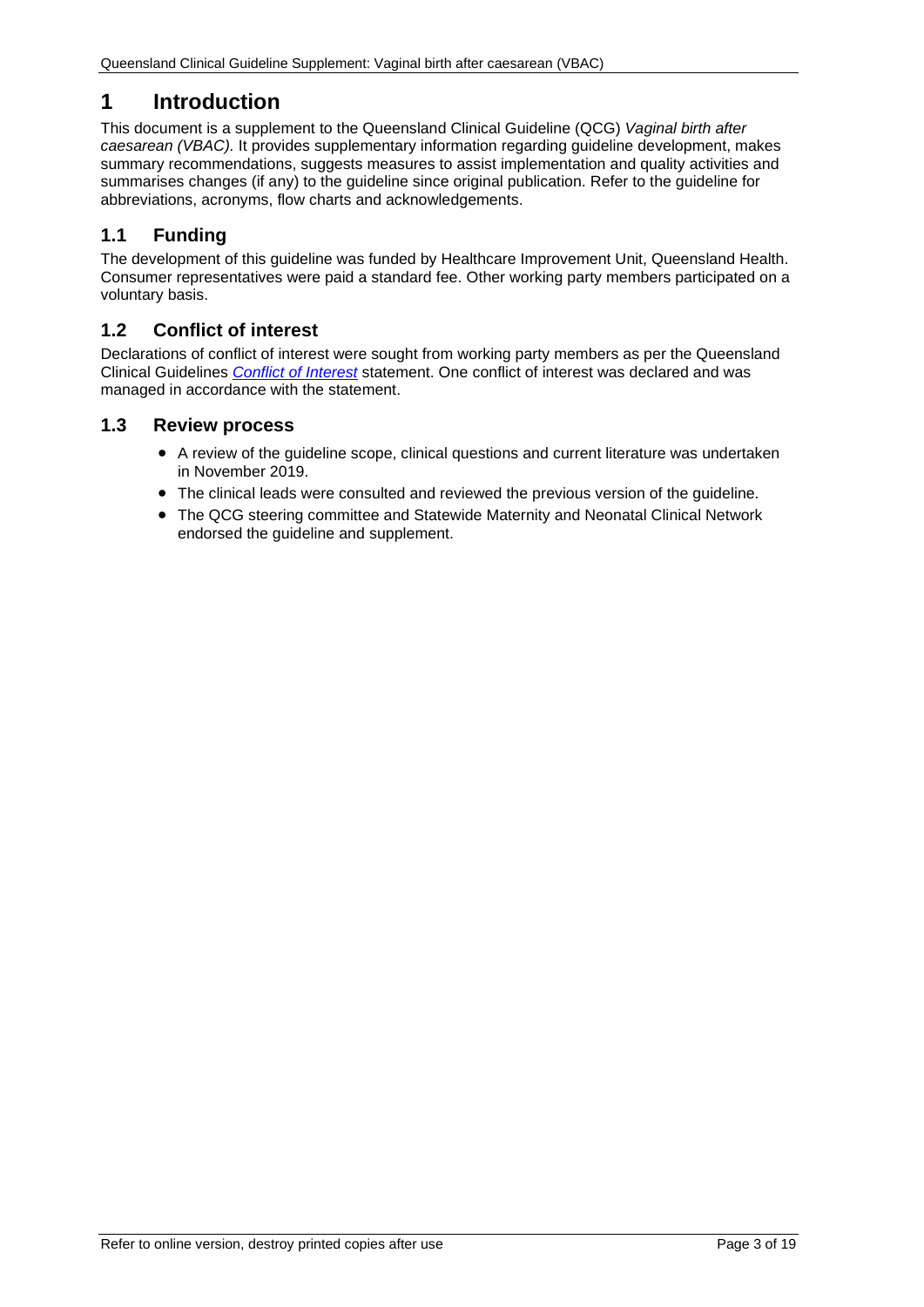# **1.4 Summary of changes**

Queensland clinical guidelines are reviewed every 5 years or earlier if significant new evidence emerges. [Table 1](#page-3-2) provides a summary of changes made to the guidelines since original publication.

<span id="page-3-2"></span>Table 1. Summary of change

<span id="page-3-1"></span><span id="page-3-0"></span>

| <b>Publication date</b><br><b>Identifier</b><br>Endorsed by:                  |                  | Summary of major change                                                                                                                                                                                                                                                                                                                                                                                                                                   |  |
|-------------------------------------------------------------------------------|------------------|-----------------------------------------------------------------------------------------------------------------------------------------------------------------------------------------------------------------------------------------------------------------------------------------------------------------------------------------------------------------------------------------------------------------------------------------------------------|--|
| December 2009                                                                 | MN0911.12-V1-R11 | First publication                                                                                                                                                                                                                                                                                                                                                                                                                                         |  |
| August 2011                                                                   | MN09.12-V2-R11   | New website. Name and format changes                                                                                                                                                                                                                                                                                                                                                                                                                      |  |
| September 2011                                                                | MN09.12-V3-R14   | Review date extended                                                                                                                                                                                                                                                                                                                                                                                                                                      |  |
| <b>June 2015</b>                                                              | MN15.12-V4-R19   | First full review of original publication<br>• Guideline supplement published<br>Considerations of planned VBAC following two previous caesarean sections included<br>Increased focus on shared decision making<br>• Expanded Sections:<br>$\circ$ Flow chart<br>o Antenatal care<br>o Discussion and planning<br>o Induction of labour<br>o Uterine rupture<br>Section Intrapartum care: aligned to QCG Normal birth guideline where appropriate         |  |
| September 2020<br>Statewide Maternity and<br><b>Neonatal Clinical Network</b> | MN20.12-V5-R25   | Second full review<br>• Added sections<br>o Flow chart: Decision making framework for women with previous caesarean section (CS)<br>o Additional risk benefit considerations for planned VBAC versus elective repeat caesarean section (ERCS)<br>o Antenatal counselling<br>o New appendices<br>• Updated:<br>o Formatting and style<br>o Risks and benefits of planned VBAC and ERCS<br>o Induction and augmentation of labour<br>o Pain relief for VBAC |  |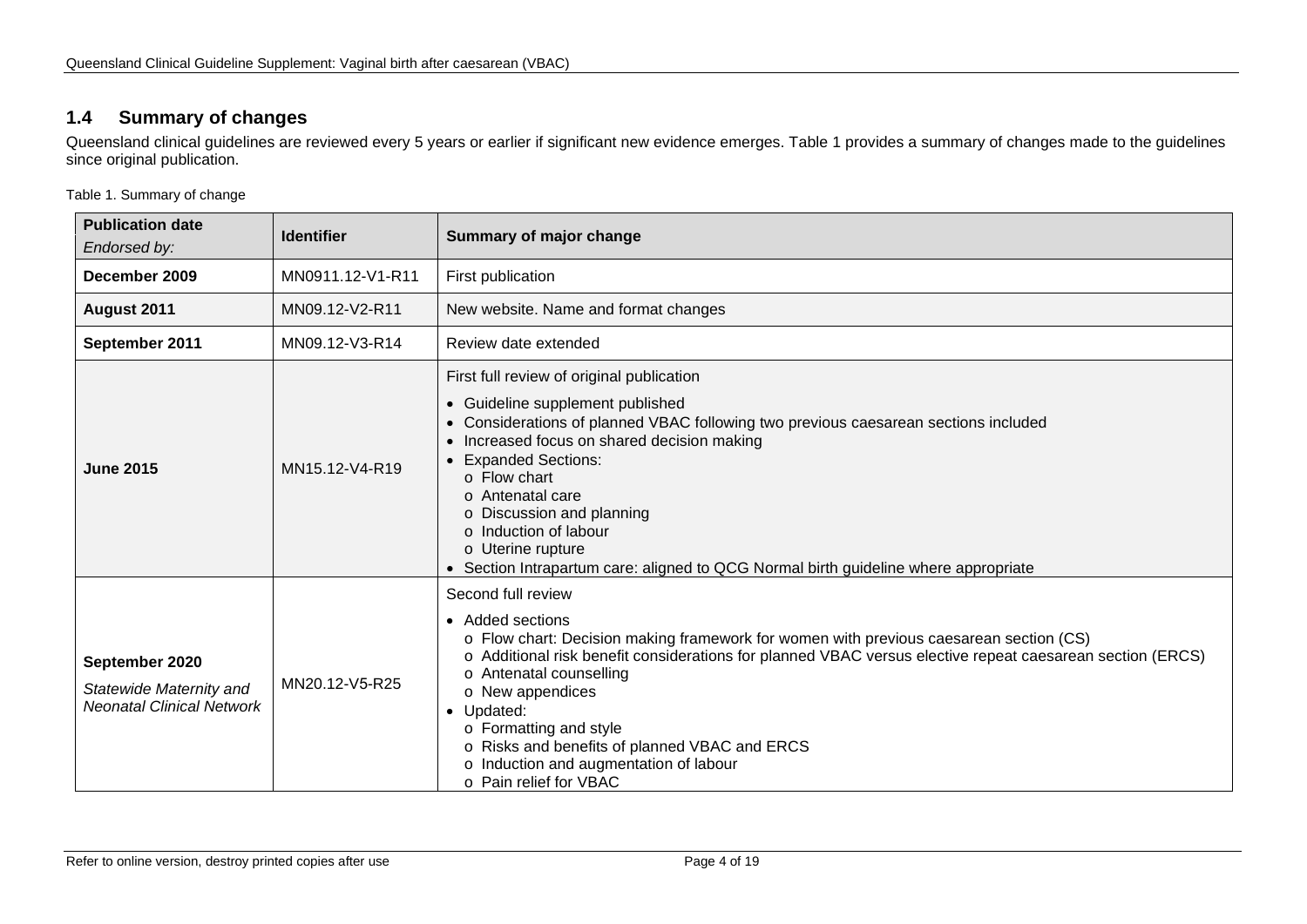| <b>Publication date</b><br>Endorsed by: | <b>Identifier</b> | Summary of major change                                                                                                                           |
|-----------------------------------------|-------------------|---------------------------------------------------------------------------------------------------------------------------------------------------|
|                                         |                   | Intrapartum care recommendations:<br>• Consideration of intravenous cannulation and collection of bloods<br>• Vaginal examination recommendations |
|                                         |                   | Removed<br>o Sections covered by Queensland Clinical Guideline Standard care <sup>1</sup>                                                         |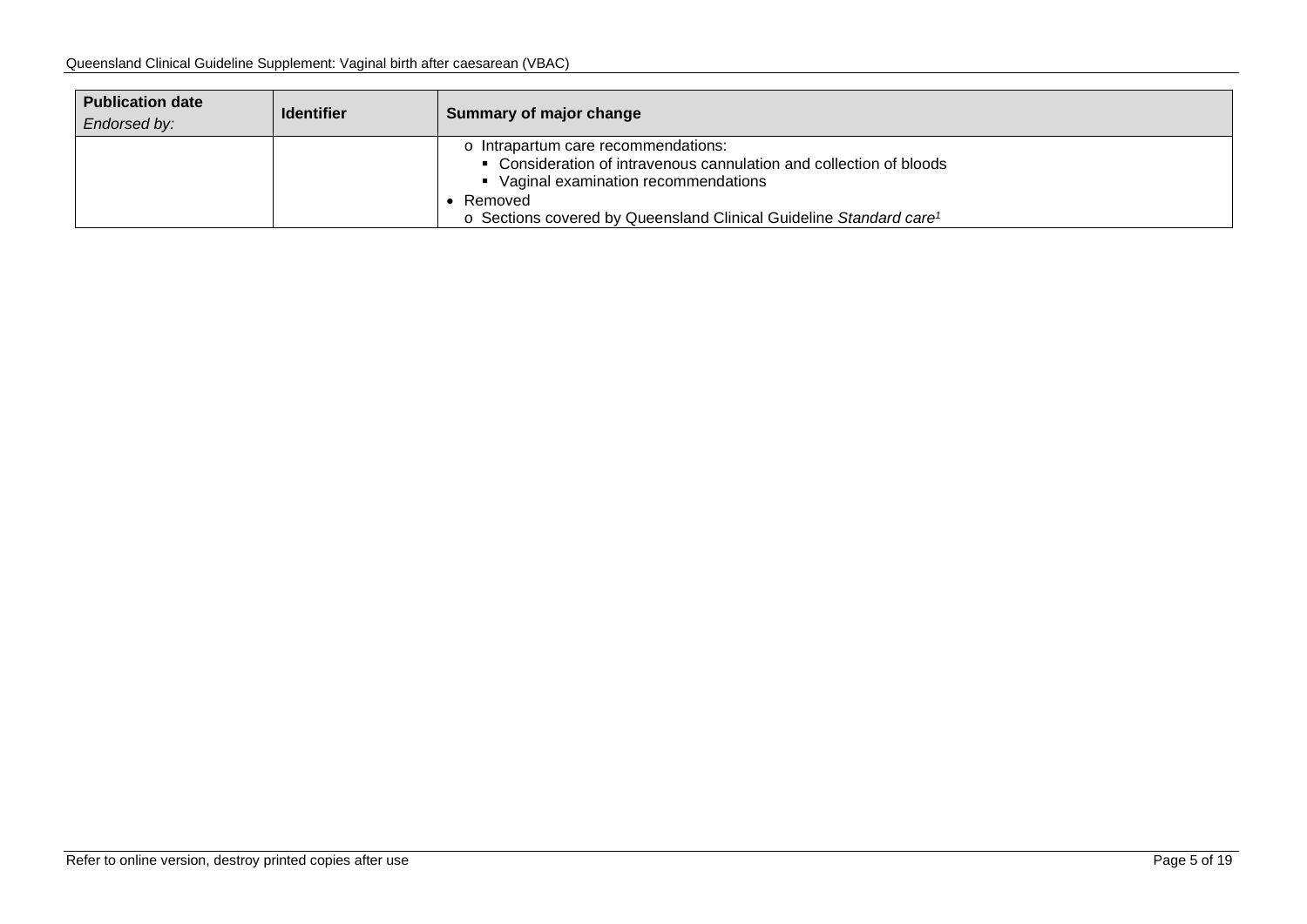# <span id="page-5-0"></span>**2 Methodology**

QCG follows a rigorous process of guideline development. This process was endorsed by the Queensland Health Patient Safety and Quality Executive Committee in December 2009. The guidelines are best described as 'evidence informed consensus guidelines' and draw from the evidence base of existing national and international guidelines and the expert opinion of the working party.

# <span id="page-5-1"></span>**2.1 Topic identification**

The topic was identified as a priority by the Statewide Maternity and Neonatal Clinical Network at a forum in 2009.

# <span id="page-5-2"></span>**2.2 Scope**

<span id="page-5-4"></span>The scope of the guideline was determined using the following framework.

|  |  | Table 2. Scope framework |
|--|--|--------------------------|
|--|--|--------------------------|

| <b>Scope framework</b>                                                                                                                                                                                                                                                                              |                                                                                                                                                                                                                                                                                                                                                                                                                                                                                                                                                                                                                     |  |  |  |
|-----------------------------------------------------------------------------------------------------------------------------------------------------------------------------------------------------------------------------------------------------------------------------------------------------|---------------------------------------------------------------------------------------------------------------------------------------------------------------------------------------------------------------------------------------------------------------------------------------------------------------------------------------------------------------------------------------------------------------------------------------------------------------------------------------------------------------------------------------------------------------------------------------------------------------------|--|--|--|
| Women planning their next birth after a CS<br><b>Population</b>                                                                                                                                                                                                                                     |                                                                                                                                                                                                                                                                                                                                                                                                                                                                                                                                                                                                                     |  |  |  |
| <b>Purpose</b>                                                                                                                                                                                                                                                                                      | Identify relevant evidence related to:<br>Risks and benefits of a VBAC versus ERCS                                                                                                                                                                                                                                                                                                                                                                                                                                                                                                                                  |  |  |  |
| Guidance and evidence-based information for clinicians to provide women:<br>• Support in making informed choices for their birth after one or more<br>caesarean sections<br><b>Outcome</b><br>• Care associated with the key considerations of:<br>o VBAC antenatal care<br>o VBAC intrapartum care |                                                                                                                                                                                                                                                                                                                                                                                                                                                                                                                                                                                                                     |  |  |  |
| <b>Exclusions</b>                                                                                                                                                                                                                                                                                   | Pregnant women or babies with rare conditions or with complex or unusual<br>comorbidities (e.g. congenital heart disease)<br>• Women with clinical conditions that arise during pregnancy (e.g. pre-<br>eclampsia, gestational diabetes) which require specialist care<br>Antenatal and intrapartum conditions/factors (e.g. pre-eclampsia) that would<br>affect the likelihood of the woman being assessed as requiring a planned or<br>emergency caesarean section<br>Routine antenatal, intrapartum, and postnatal care<br>Emergency antenatal, intrapartum, and postnatal care<br>Management of uterine rupture |  |  |  |

# <span id="page-5-3"></span>**2.3 Clinical questions**

The following clinical questions were generated to inform the guideline scope and purpose:

- What are the risks and benefits of VBAC to the woman and baby?
- What is the risk of uterine rupture in VBAC?
- What are the rates of VBAC?
- What are the risks and benefits of an elective repeat ERCS?
- How should women be counselled about VBAC and ERCS?
- What are the risks of induction of labour (IOL) after one or more CS?
- What are the key components of intrapartum and postpartum care for VBAC?
- What clinical considerations are required for VBAC in special circumstances?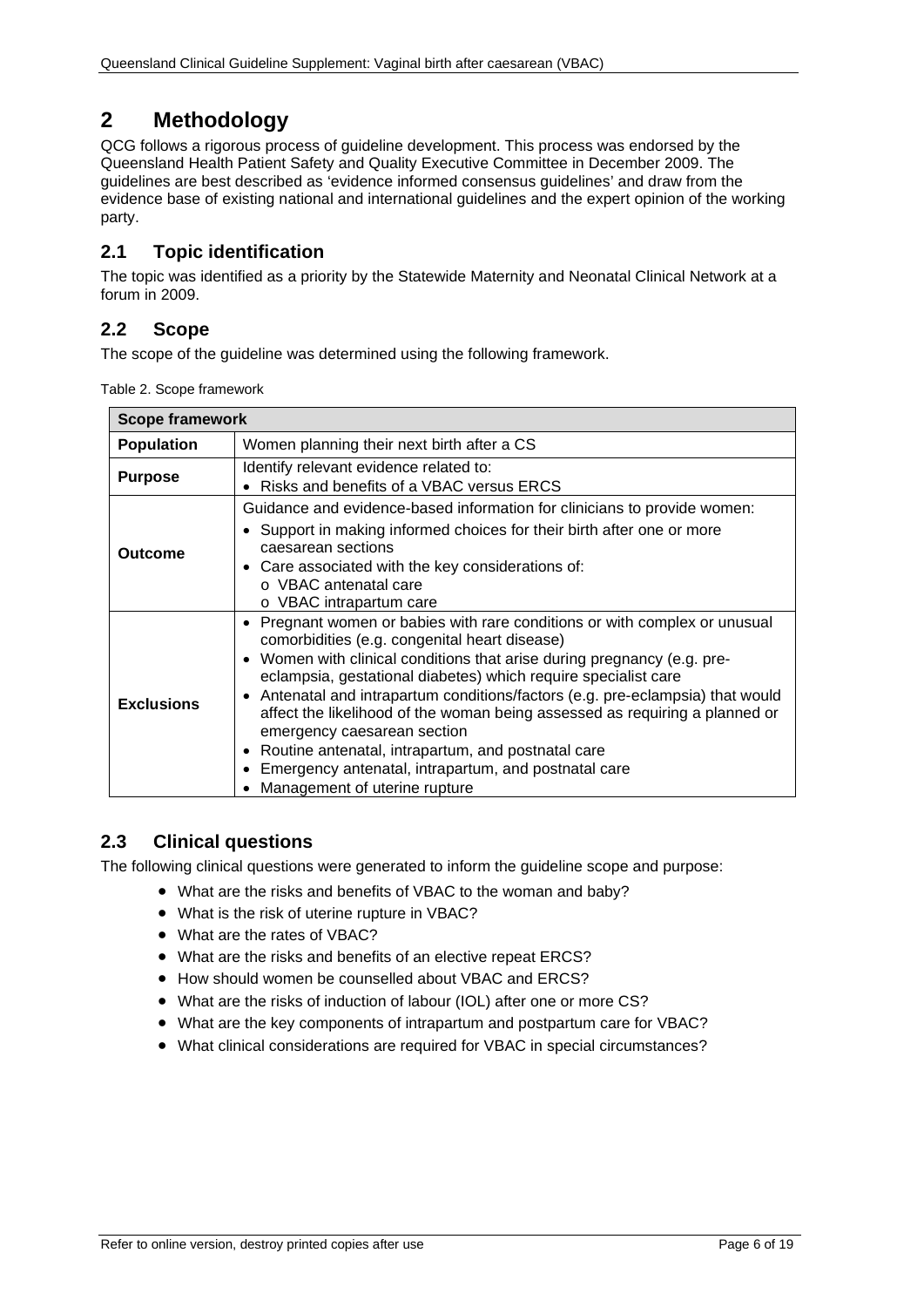# <span id="page-6-0"></span>**2.4 Search strategy**

A search of the literature was conducted during October 2019 to February 2020. The QCG search strategy is an iterative process that is repeated and amended as guideline development occurs (e.g. if additional areas of interest emerge, areas of contention requiring more extensive review are identified or new evidence is identified). All guidelines are developed using a basic search strategy. This involves both a formal and informal approach.

<span id="page-6-2"></span>Table 3. Basic search strategy

| <b>Step</b> |                                                                                                             | <b>Consideration</b>                                                                                                                                                                                                                                                                                                                                                                                                                                                                                                                                                       |  |  |
|-------------|-------------------------------------------------------------------------------------------------------------|----------------------------------------------------------------------------------------------------------------------------------------------------------------------------------------------------------------------------------------------------------------------------------------------------------------------------------------------------------------------------------------------------------------------------------------------------------------------------------------------------------------------------------------------------------------------------|--|--|
| 1.          | Review clinical guidelines<br>developed by other<br>reputable groups relevant to<br>the clinical speciality | This may include national and/or international guideline<br>$\bullet$<br>writers, professional organisations, government<br>organisations, state based groups.<br>This assists the guideline writer to identify:<br>$\bullet$<br>o The scope and breadth of what others have found useful<br>for clinicians and informs the scope and clinical question<br>development<br>o Identify resources commonly found in guidelines such as<br>flowcharts, audit criteria and levels of evidence<br>o Identify common search and key terms<br>o Identify common and key references |  |  |
| 2.          | Undertake a foundation<br>search using key search<br>terms                                                  | • Construct a search using common search and key terms<br>identified during Step 1 above<br>Search the following databases<br>$\bullet$<br>o PubMed<br>$\circ$ CINAHL<br>o Medline<br>o Cochrane Central Register of Controlled Trials<br>o EBSCO<br>o Embase<br>Studies published in English less than or equal to 5 years<br>previous are reviewed in the first instance. Other years<br>may be searched as are relevant to the topic<br>• Save and document the search<br>Add other databases as relevant to the clinical area                                          |  |  |
| 3.          | Develop search word list for<br>each clinical question.                                                     | • This may require the development of clinical sub-questions<br>beyond those identified in the initial scope.<br>• Using the foundation search performed at Step 2 as the<br>baseline search framework, refine the search using the<br>specific terms developed for the clinical question<br>• Save and document the search strategy undertaken for<br>each clinical question                                                                                                                                                                                              |  |  |
| 4.          | Other search strategies                                                                                     | • Search the reference lists of reports and articles for<br>additional studies<br>Access other sources for relevant literature<br>o Known resource sites<br>o Internet search engines<br>o Relevant text books                                                                                                                                                                                                                                                                                                                                                             |  |  |

#### <span id="page-6-1"></span>**2.4.1 Keywords**

The following keywords were used in the basic search strategy: VBAC, vaginal birth after caesarean, next birth after caesarean, trial of labour after caesarean, trial of scar, uterine rupture. Other keywords may have been used for specific aspects of the guideline.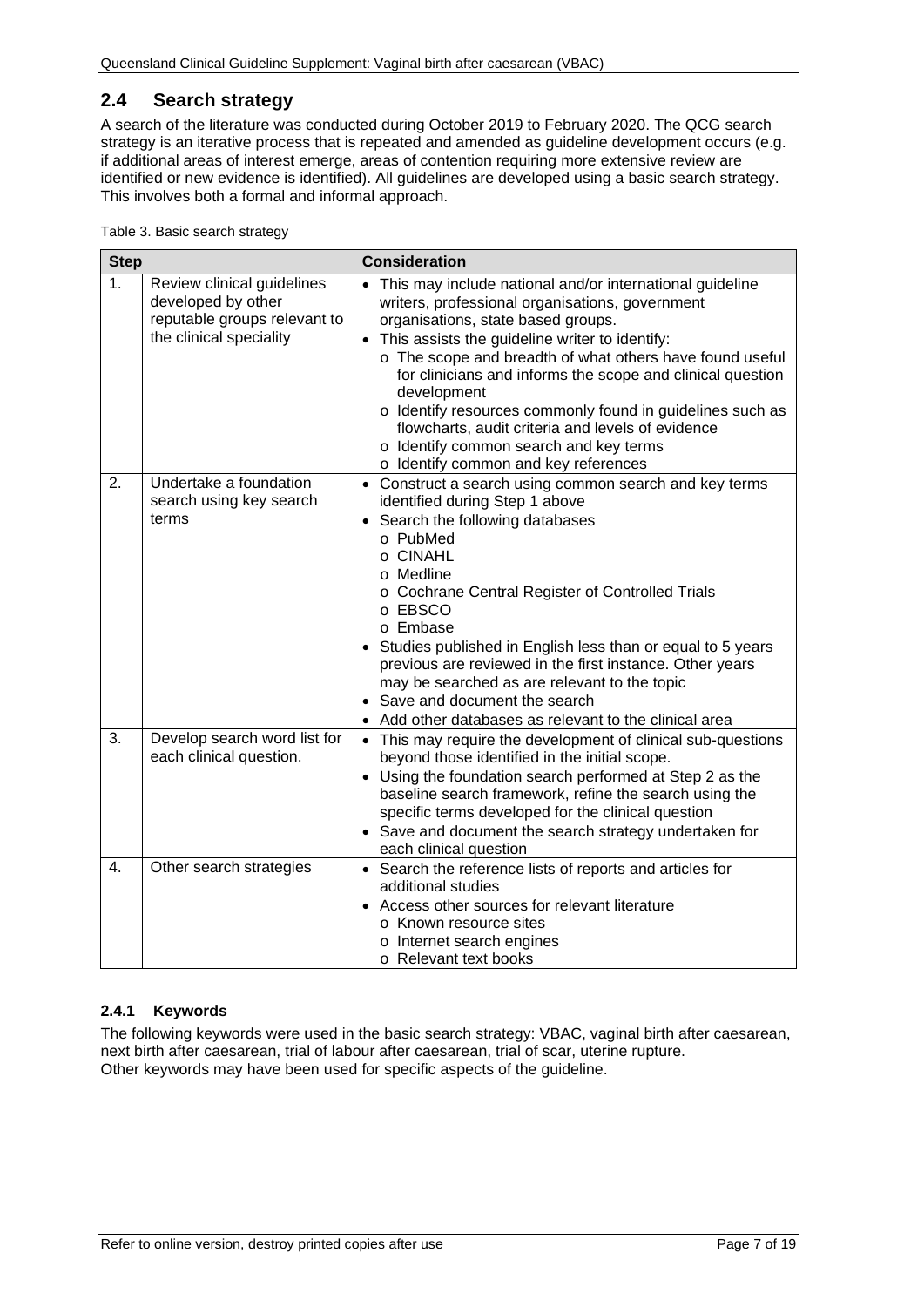# <span id="page-7-0"></span>**2.5 Consultation**

Major consultative and development processes occurred between March 2020 and August 2020. These are outlined in [Table 4.](#page-7-3)

| <b>Process</b>                   | <b>Activity</b>                                                                                                                                                                                                                                                                                                                                                                                   |
|----------------------------------|---------------------------------------------------------------------------------------------------------------------------------------------------------------------------------------------------------------------------------------------------------------------------------------------------------------------------------------------------------------------------------------------------|
| <b>Clinical lead</b>             | The nominated clinical leads were approved by the QCG Steering<br>Committee                                                                                                                                                                                                                                                                                                                       |
| <b>Consumer</b><br>participation | • Consumer participation was invited from a range of consumer focused<br>organisations who had previously accepted an invitation for on-going<br>involvement with OCG                                                                                                                                                                                                                             |
| <b>Working party</b>             | • An EOI for working party membership was distributed via email to<br>Queensland clinicians and stakeholders in March 2020<br>The working party was recruited from responses received<br>$\bullet$<br>Working party members who participated in the working party consultation<br>processes are acknowledged in the guideline<br>Working party consultation occurred in a virtual group via email |
| <b>Statewide</b><br>consultation | Consultation was invited from Queensland clinicians and stakeholders<br>$\bullet$<br>during March 2020-August 2020<br>Feedback was received primarily via email<br>$\bullet$<br>All feedback was compiled and provided to the clinical lead and working<br>$\bullet$<br>party members for review and comment                                                                                      |
| <b>Review</b>                    | A literature review and consultation with the clinical leads was undertaken<br>$\bullet$<br>in October 2019                                                                                                                                                                                                                                                                                       |

<span id="page-7-3"></span>Table 4. Major guideline development processes

# <span id="page-7-1"></span>**2.6 Endorsement**

The guideline was endorsed by the:

- Queensland Clinical Guidelines Steering Committee in [insert month & year here]
- Statewide Maternity and Neonatal Clinical Network [Queensland] in September 2020

## <span id="page-7-2"></span>**2.7 Citation**

The recommended citation of Queensland Clinical Guidelines is in the following format:

Queensland Clinical Guidelines. [**Insert Guideline Title**]. Guideline No. [**Insert Guideline Number**]. Queensland Health. [**Insert Year of Publication**]. Available from: http:/[/www.health.qld.gov.au/qcg.](http://www.health.qld.gov.au/qcg)

#### **EXAMPLE:**

Queensland Clinical Guidelines. Normal birth. Guideline No. MN17.25-V3-R22. Queensland Health 2017. Available from: http:/[/www.health.qld.gov.au/qcg.](http://www.health.qld.gov.au/qcg)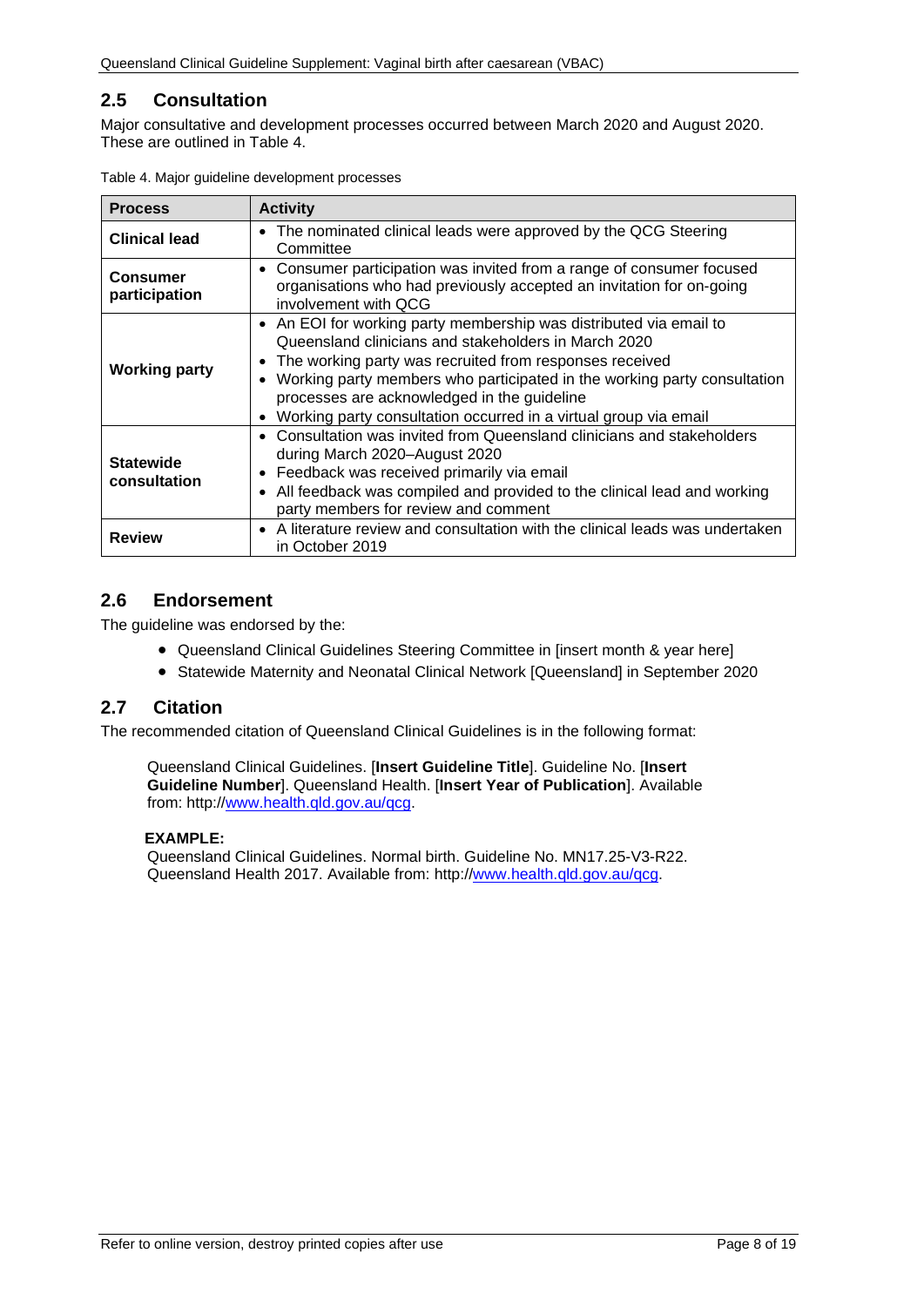# <span id="page-8-0"></span>**3 Levels of evidence**

The levels of evidence identified by the Society of Obstetricians and Gynaecologists in Canada (SOGC) were used to inform the summary recommendations.<sup>3</sup> Levels of evidence are outlined in [Table 5.](#page-8-1) 

| <b>Quality of evidence assessment</b> |                                                                                                                                                                                               |   | <b>Classification of recommendations</b>                                                                                                                                                                |  |
|---------------------------------------|-----------------------------------------------------------------------------------------------------------------------------------------------------------------------------------------------|---|---------------------------------------------------------------------------------------------------------------------------------------------------------------------------------------------------------|--|
|                                       | Evidence obtained from at least one<br>properly randomised controlled trial                                                                                                                   | A | There is good evidence to recommend<br>the clinical preventive action                                                                                                                                   |  |
| $II-1$                                | Evidence from well-designed controlled<br>trials without randomisation                                                                                                                        | в | There is fair evidence to recommend the<br>clinical preventive action                                                                                                                                   |  |
| $II-2$                                | Evidence from well-designed cohort<br>(prospective or retrospective) or case-<br>control studies, preferable from more<br>than one centre or research group                                   | C | The existing evidence is conflicting and<br>does not allow to make a<br>recommendation for or against use of the<br>clinical preventive action; however, other<br>factors may influence decision making |  |
| II-3                                  | Evidence obtained from comparisons<br>between times or places with or without<br>the intervention. Dramatic results in<br>uncontrolled experiments could also be<br>included in this category | D | There is fair evidence to recommend<br>against the clinical preventive action                                                                                                                           |  |
| Ш                                     | Opinions of respected authorities, based<br>on clinical experience, descriptive<br>studies, or reports of expert committees                                                                   | E | There is good evidence to recommend<br>against the clinical preventive action                                                                                                                           |  |
|                                       |                                                                                                                                                                                               |   | There is insufficient evidence (in quantity<br>or quality) to make a recommendation;<br>however, other factors may influence<br>decision making                                                         |  |

<span id="page-8-1"></span>Table 5. SOGC levels of evidence and grades for recommendation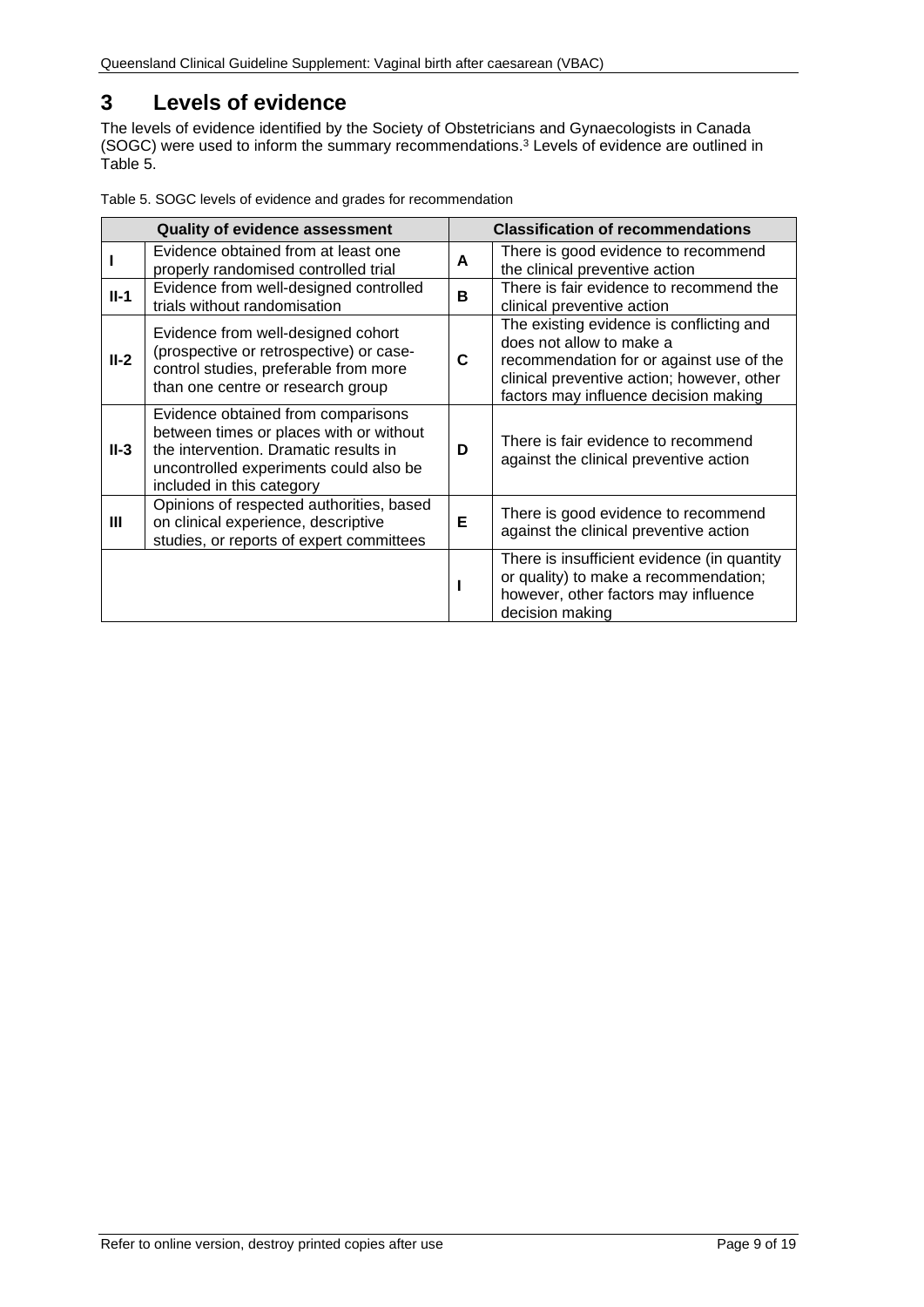# <span id="page-9-0"></span>**4 Summary recommendations**

Summary recommendations and levels of evidence are outlined in Table 6. [Summary](#page-9-1)  [recommendations.](#page-9-1)

<span id="page-9-1"></span>Table 6. Summary recommendations

|     | <b>Recommendations</b>                                                                                                                                                                                                                                                                                                           | <b>Grading of evidence</b> |
|-----|----------------------------------------------------------------------------------------------------------------------------------------------------------------------------------------------------------------------------------------------------------------------------------------------------------------------------------|----------------------------|
| 1.  | Provided there are no contraindications, offer a trial of labour*<br>after caesarean to all women with one previous low-segment<br>transverse caesarean section after appropriate discussion and<br>documentation of maternal and perinatal risks and benefits.<br>This discussion should be documented.                         | $II-2B$                    |
| 2.  | Trial of labour* after caesarean is recommended in women<br>without contraindications to labour, with a previous vaginal<br>birth, and/or those who present in spontaneous labour as they<br>are good candidates for a trial of labour* after caesarean and<br>have a higher vaginal birth after caesarean rate.                 | $II-2B$                    |
| 3.  | Women with factors negatively affecting their likelihood of<br>vaginal birth after caesarean can be offered a trial of labour*<br>after caesarean. However, they should be informed that they<br>have a lower chance of vaginal birth after caesarean and have<br>an increased risk of complications and repeat caesarean birth. | $II - 2A$                  |
| 4.  | Inform women that the relative risk of maternal death is higher<br>for elective repeat caesarean section and the risk of uterine<br>rupture and composite serious maternal morbidity is higher for<br>trial of labour* after caesarean, but the absolute risks of these<br>outcomes are low.                                     | $II-2B$                    |
| 5.  | Inform women with one prior low transverse caesarean section<br>that the baseline risk of uterine rupture with a trial of labour*<br>after caesarean is 0.47%.                                                                                                                                                                   | $II - 2A$                  |
| 6.  | Inform women that most other maternal complications are not<br>significantly different between elective repeat caesarean<br>section and trial of labour* after caesarean.                                                                                                                                                        | $II-2B$                    |
| 7.  | Induction of labour is not contraindicated in women undergoing<br>a trial of labour* of labour after caesarean.                                                                                                                                                                                                                  | $II-2B$                    |
| 8.  | Inform women that induction of labour is associated with a<br>lower vaginal birth after caesarean rate and an increased risk<br>of uterine rupture and should be used carefully after<br>appropriate counselling.                                                                                                                | $II-2B$                    |
| 9.  | Use of oxytocin for induction or augmentation is not<br>contraindicated in women undergoing a trial of labour* after<br>caesarean. However, use of oxytocin is associated with an<br>increased risk of uterine rupture and should be used carefully<br>after appropriate counselling.                                            | $II-2B$                    |
| 10. | Women with two prior caesarean sections appear to have<br>similar vaginal birth after caesarean rates as those with 1 prior<br>caesarean section. Inform women of a higher risk of uterine<br>rupture in trial of labour* after caesarean with more than one<br>caesarean section.                                               | $II-2B$                    |
| 11. | It is not an absolute contraindication for women with a breech<br>presentation to undergo a trial of labour* after caesarean.<br>However, women should be advised that there is insufficient<br>information to assess risks of a trial of labour* after caesarean<br>with a breech presentation.                                 | $III-B$                    |
| 12. | Multiple pregnancy is not a contraindication to a trial of labour*<br>after caesarean.                                                                                                                                                                                                                                           | $II-2B$                    |

\*QCG recommends and uses the term 'planned VBAC' in preference to 'trial of labour'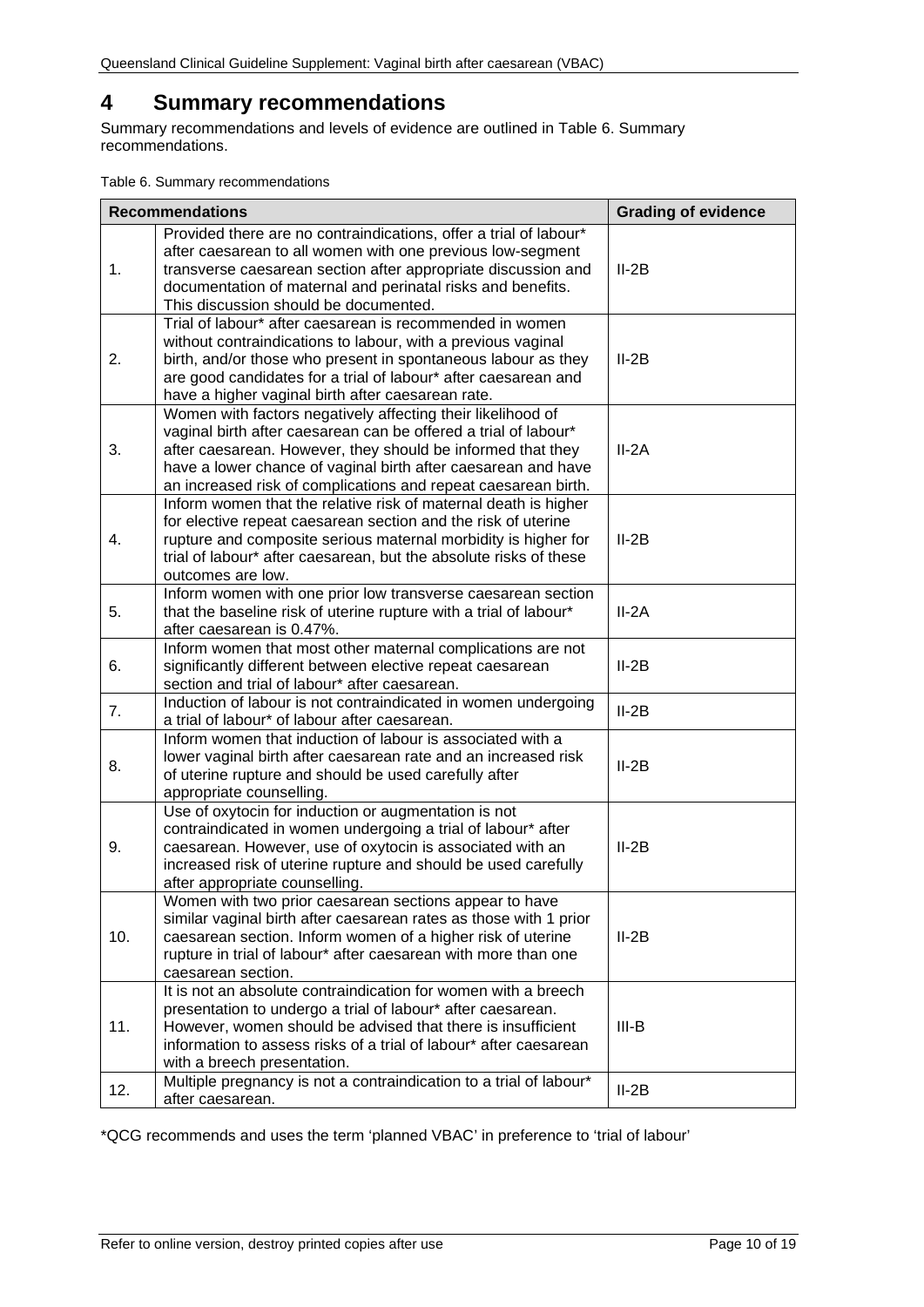|     | <b>Recommendations</b>                                                                                                                                                                                                                                                                                                                                                                                                                         | <b>Grading of evidence</b> |
|-----|------------------------------------------------------------------------------------------------------------------------------------------------------------------------------------------------------------------------------------------------------------------------------------------------------------------------------------------------------------------------------------------------------------------------------------------------|----------------------------|
| 13. | Although there is a relationship between lower uterine<br>thickness and risk of uterine rupture, the absolute cut-off<br>between safe and unsafe trial of labour* after caesarean does<br>not exist. Therefore, at this time, we cannot use<br>ultrasonographic measurements of the lower uterine segment<br>to counsel women to either have or not have a trial of labour*<br>after caesarean with confidence.                                | $II-2B$                    |
| 14. | Women with a classical caesarean section should not have a<br>trial of labour* after caesarean.                                                                                                                                                                                                                                                                                                                                                | $II-2A$                    |
| 15. | Every effort should be made to obtain the previous caesarean<br>operative report to determine the type of uterine incision used.<br>In situations where the scar is unknown, information<br>concerning the circumstances of the previous delivery is helpful<br>in determining the likelihood of a lower transverse incision. If<br>the likelihood of a lower transverse incision is high, trial of<br>labour* after caesarean can be offered. | $II-2B$                    |
| 16. | Women planning a trial of labour* after caesarean should be<br>advised that the relative risk of perinatal mortality and serious<br>morbidity is higher with trial of labour* after caesarean<br>compared to elective repeat caesarean section, but the<br>absolute risk is low.                                                                                                                                                               | $II-2B$                    |
| 17. | Women should be informed that the risk of placenta previa and<br>placenta accreta increases with increasing number of<br>caesarean sections.                                                                                                                                                                                                                                                                                                   | $II-2A$                    |
| 18. | The process and documentation of informed consent with<br>appropriate discussion of the maternal and perinatal risks and<br>benefits of trial of labour* after caesarean and elective repeat<br>caesarean section should be a part of the care plan in a<br>woman with a previous caesarean section.                                                                                                                                           | III-A                      |
| 19. | Continuous electronic fetal monitoring of women having a trial<br>of labour* after caesarean is necessary, as changes to the fetal<br>heart rate tracing are one of the key indicators of the presence<br>of a uterine rupture.                                                                                                                                                                                                                | $II-2A$                    |
| 20. | To optimise maternal and neonatal outcomes in situations of<br>uterine rupture, a woman having a trial of labour* after<br>caesarean should be cared for in a hospital that has resources<br>to perform an immediate caesarean section.                                                                                                                                                                                                        | $III-B$                    |

\*QCG recommends and uses the term 'planned VBAC' in preference to 'trial of labour'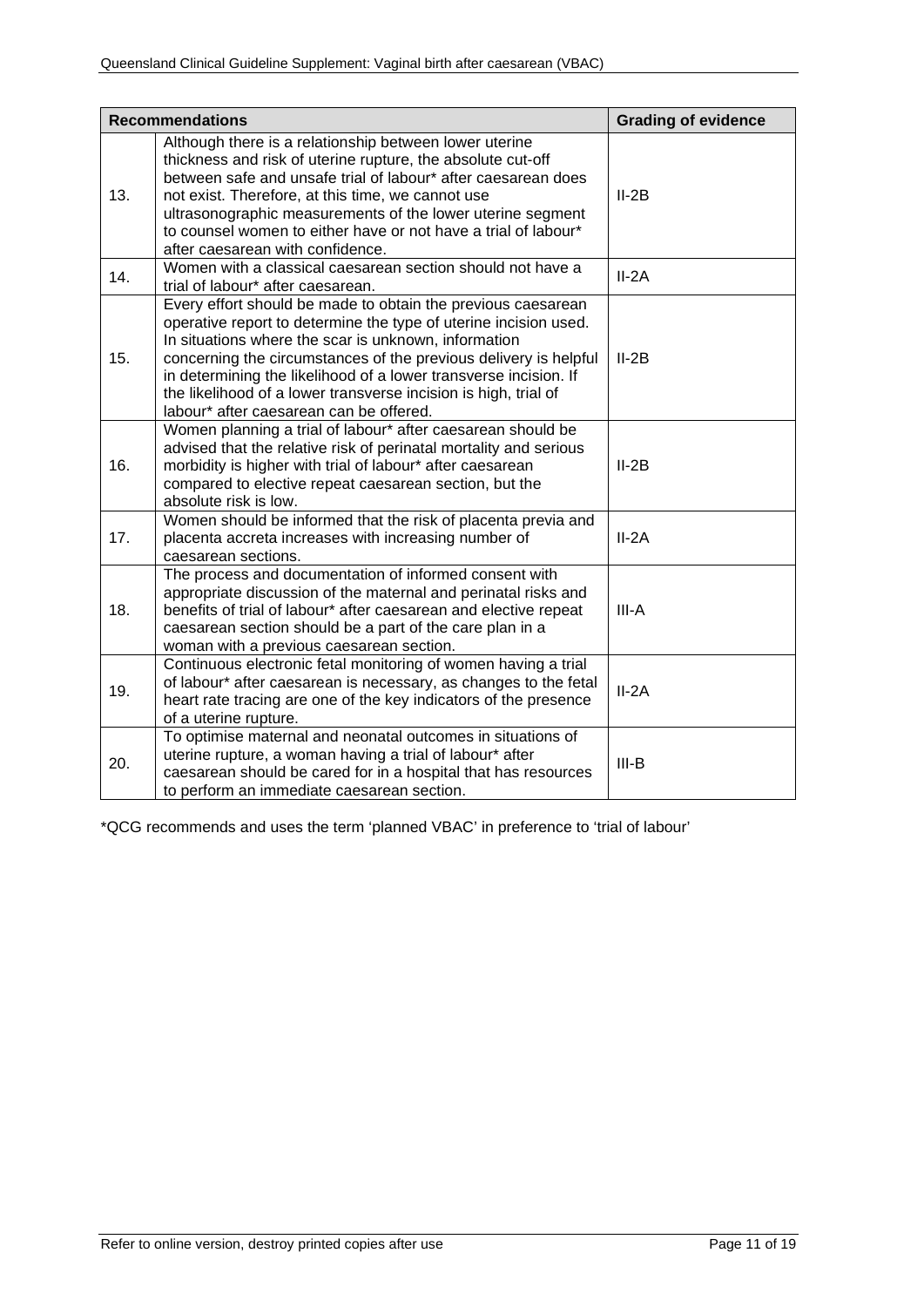# <span id="page-11-0"></span>**5 Implementation**

This guideline is applicable to all Queensland public and private maternity facilities. It can be downloaded in Portable Document Format (PDF) from [www.health.qld.gov.au/qcg](http://www.health.qld.gov.au/qcg)

## <span id="page-11-1"></span>**5.1 Guideline resources**

The following guideline components are provided on the website as separate resources:

- Flowchart: Decision making framework for women with previous caesarean section
- Flowchart: Planned Vaginal birth after caesarean (VBAC)
- Education resource: Vaginal birth after caesarean (VBAC)
- Knowledge assessment: Vaginal birth after caesarean (VBAC)
- Parent information: Vaginal birth after caesarean (VBAC)

## <span id="page-11-2"></span>**5.2 Suggested resources**

During the development process stakeholders identified additional resources with potential to complement and enhance guideline implementation and application. The following resources have not been sourced or developed by QCG but are suggested as complimentary to the guideline:

- Local procedure for requesting and obtaining operation reports from previous CS
- Local audit reports of VBAC rates to inform counselling
- Standardised counselling checklist and management plan template for pregnant women with history of previous CS
- Local policy and procedure for Category 1 CS and management of uterine rupture
- Local policy and procedure for water immersion and birth in setting of VBAC and recommendation for continuous electronic fetal monitoring

## <span id="page-11-3"></span>**5.3 Implementation measures**

Suggested activities to assist implementation of the quideline are outlined below.

#### <span id="page-11-4"></span>**5.3.1 Implications for implementation**

The following areas may have implications for local implementation of the guideline recommendations. It is suggested they be considered for successful guideline implementation.

- Economic considerations including opportunity costs
- Human resource requirements including clinician skill mix and scope of practice
- Clinician education and training
- Equipment and consumables purchase and maintenance
- Consumer acceptance
- Model of care and service delivery

#### <span id="page-11-5"></span>**5.3.2 QCG measures**

- Notify Chief Executive Officer and relevant stakeholders
- Monitor emerging new evidence to ensure guideline reflects contemporaneous practice
- Capture user feedback
- Record and manage change requests

#### <span id="page-11-6"></span>**5.3.3 Hospital and Health Service measures**

Initiate, promote and support local systems and processes to integrate the guideline into clinical practice, including:

- Hospital and Health Service (HHS) Executive endorse the guidelines and their use in the HHS and communicate this to staff
- Promote the introduction of the guideline to relevant health care professionals
- Support education and training opportunities relevant to the guideline and service capabilities
- Align clinical care with guideline recommendations
- Undertake relevant implementation activities as outlined in the *Guideline implementation checklist* available at<http://www.health.qld.gov.au/qcg>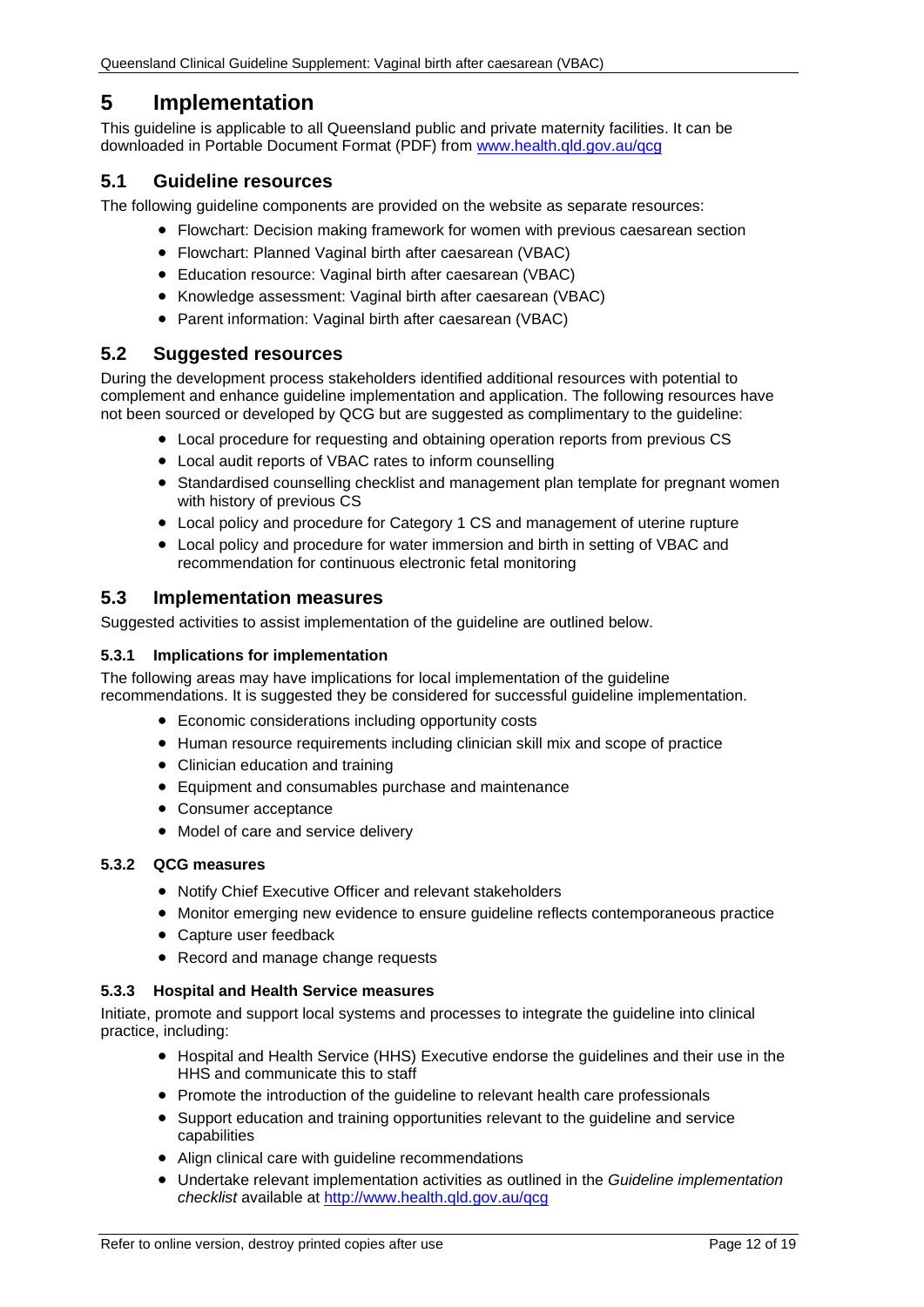## <span id="page-12-0"></span>**5.4 Quality measures**

Auditing of guideline recommendations and content assists with identifying quality of care issues and provides evidence of compliance with the National Safety and Quality Health Service (NSQHS)Standards2 [Refer to Table 7. [NSQHS Standard 1\]](#page-12-2). Suggested audit and quality measures are identified in [Table 8. Clinical quality measures.](#page-12-3)

<span id="page-12-2"></span>Table 7. NSQHS Standard 1

| NSQHS Standard 1: Clinical governance         |                                                                                                                                                                                           |  |
|-----------------------------------------------|-------------------------------------------------------------------------------------------------------------------------------------------------------------------------------------------|--|
| <b>Clinical performance and effectiveness</b> |                                                                                                                                                                                           |  |
| Criterion 1.27:                               | <b>Actions required:</b>                                                                                                                                                                  |  |
| Evidence based care                           | Provide clinicians with ready access to best-practice<br>а.<br>guidelines, integrated care pathways, clinical pathways and<br>decision support tools relevant to their clinical practice  |  |
|                                               | Support clinicians to use the best available evidence,<br>b.<br>including relevant clinical care standards developed by the<br>Australian Commission on Safety and Quality in Health Care |  |

<span id="page-12-3"></span>The following clinical quality measures are suggested:

#### Table 8. Clinical quality measures

| <b>No</b> | <b>Audit criteria</b>                                                                                                                                  | <b>Guideline Section</b> |
|-----------|--------------------------------------------------------------------------------------------------------------------------------------------------------|--------------------------|
| 1.        | Planned VBAC rate                                                                                                                                      | Section 1<br>Section 4   |
| 2.        | Proportion of women with documented discussion of risks and<br>benefits of VBAC versus ERCS using standardised<br>checklist/documentation              | Section 2                |
| 3.        | VBAC rates in for both:<br>o Spontaneous labour<br>o Induced labour                                                                                    | Section 3                |
| 4.        | Proportion of women attempting VBAC who had:<br>• One on one midwifery care<br>• Continuous electronic fetal monitoring                                | Section 6                |
| 5.        | Proportion of VBAC labours where there is documented<br>discussion with the woman and consultation with a senior<br>obstetrician prior to augmentation | Section 4                |

# <span id="page-12-1"></span>**5.5 Areas for future research**

During development the following areas where identified as having limited or poor quality evidence to inform clinical decision making. Further research in these areas may be useful.

- Safety, risks and benefits of VBAC:
	- o Following two, three or more CS
	- o In multiple birth
	- o For breech presentation
- The impact of VBAC and ERCS on neonatal respiratory morbidity
- The relationship between continuity of care and VBAC rates
- The relationship between models of care and VBAC rates
- The validity of predictive calculators in the Australian and Queensland context
- VBAC rates in Queensland and Australia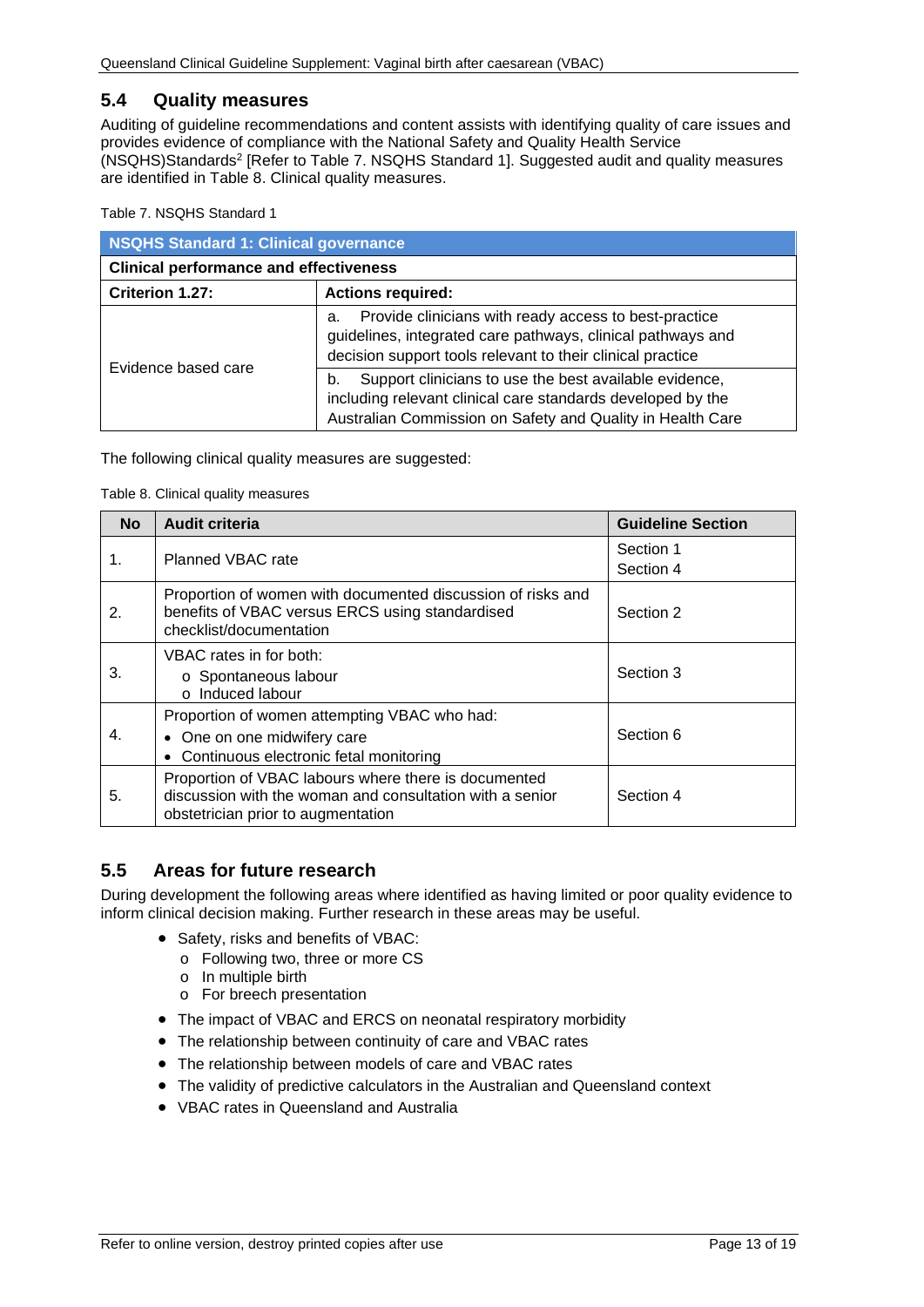# **5.6 Safety and quality**

In combination with the QCG *Standard care* guideline1, implementation of this guideline provides evidence of compliance with the National Safety and Quality Health Service Standards and Australian Council on Healthcare Standards (ACHS) Evaluation and Quality Improvement Program (EQuIP) National accreditation programs.<sup>2,3</sup>

Table 9. NSQHS/EQuIPNational Criteria

<span id="page-13-1"></span><span id="page-13-0"></span>

| <b>NSQHS/EQuIPNational Criteria</b>                                                                                                                                                                                              | <b>Actions required</b>                                                                                                                                                                                                                                                                                                                                                                                                                                                   | $\boxtimes$ Evidence of compliance                                                                                                                                                                                                                                                                                                                                                                                                                                                                   |
|----------------------------------------------------------------------------------------------------------------------------------------------------------------------------------------------------------------------------------|---------------------------------------------------------------------------------------------------------------------------------------------------------------------------------------------------------------------------------------------------------------------------------------------------------------------------------------------------------------------------------------------------------------------------------------------------------------------------|------------------------------------------------------------------------------------------------------------------------------------------------------------------------------------------------------------------------------------------------------------------------------------------------------------------------------------------------------------------------------------------------------------------------------------------------------------------------------------------------------|
| <b>NSQHS Standard 1: Clinical governance</b>                                                                                                                                                                                     |                                                                                                                                                                                                                                                                                                                                                                                                                                                                           |                                                                                                                                                                                                                                                                                                                                                                                                                                                                                                      |
| Patient safety and quality systems<br>Safety and quality systems are<br>integrated with governance processes<br>to enable organisations to actively<br>manage and improve the safety and<br>quality of health care for patients. | Diversity and high risk groups<br>1.15 The health service organisation:<br>a. Identifies the diversity of the consumers using its services<br>b. Identifies groups of patients using its services who are at higher<br>risk of harm<br>c. Incorporates information on the diversity of its consumers and<br>higher-risk groups into the planning and delivery of care                                                                                                     | Assessment and care appropriate to the cohort of patients is<br>☑<br>identified in the guideline<br>High risk groups are identified in the guideline<br>☑<br>☑<br>The guideline is based on the best available evidence                                                                                                                                                                                                                                                                              |
| <b>Clinical performance and</b><br>effectiveness<br>The workforce has the right<br>qualifications, skills and supervision to                                                                                                     | <b>Evidence based care</b><br>1.27 The health service organisation has processes that:<br>a. Provide clinicians with ready access to best-practice guidelines,<br>integrated care pathways, clinical pathways and decision support<br>tools relevant to their clinical practice<br>b. Support clinicians to use the best available evidence, including<br>relevant clinical care standards developed by the Australian<br>Commission on Safety and Quality in Health Care | ☑ Queensland Clinical Guidelines is funded by Queensland Health<br>to develop clinical guidelines relevant to the service line to guide<br>safe patient care across Queensland<br>$\boxtimes$ The guideline provides evidence-based and best practice<br>recommendations for care<br>☑ The guideline is endorsed for use in Queensland Health<br>facilities.<br>☑<br>A desktop icon is available on every Queensland Health<br>computer desktop to provide quick and easy access to the<br>quideline |
| provide safe, high-quality health care to<br>patients.                                                                                                                                                                           | Performance management<br>1.22 The health service organisation has valid and reliable<br>performance review processes that:<br>a. Require members of the workforce to regularly take part in a<br>review of their performance<br>b. Identify needs for training and development in safety and quality<br>c. Incorporate information on training requirements into the<br>organisation's training system                                                                   | The guideline has accompanying educational resources to<br>☑<br>support ongoing safety and quality education for identified<br>professional and personal development. The resources are<br>freely available on the internet http://www.health.qld.gov.au/qcg                                                                                                                                                                                                                                         |
| Patient safety and quality systems<br>Safety and quality systems are<br>integrated with governance processes<br>to enable organisations to actively<br>manage and improve the safety and<br>quality of health care for patients. | <b>Policies and procedures</b><br>1.7 The health service organisation uses a risk management<br>approach to:<br>a. Set out, review, and maintain the currency and effectiveness of,<br>policies, procedures and protocols<br>b. Monitor and take action to improve adherence to policies,<br>procedures and protocols<br>c. Review compliance with legislation, regulation and jurisdictional<br>requirements                                                             | ☑ QCG has established processes to review and maintain all<br>guidelines and associated resources<br>☑ Change requests are managed to ensure currency of published<br>quidelines<br>Implementation tools and checklist are provided to assist with<br>☑<br>adherence to guidelines<br>Suggested audit criteria are provided in guideline supplement<br>☑<br>☑<br>The guidelines comply with legislation, regulation and<br>jurisdictional requirements                                               |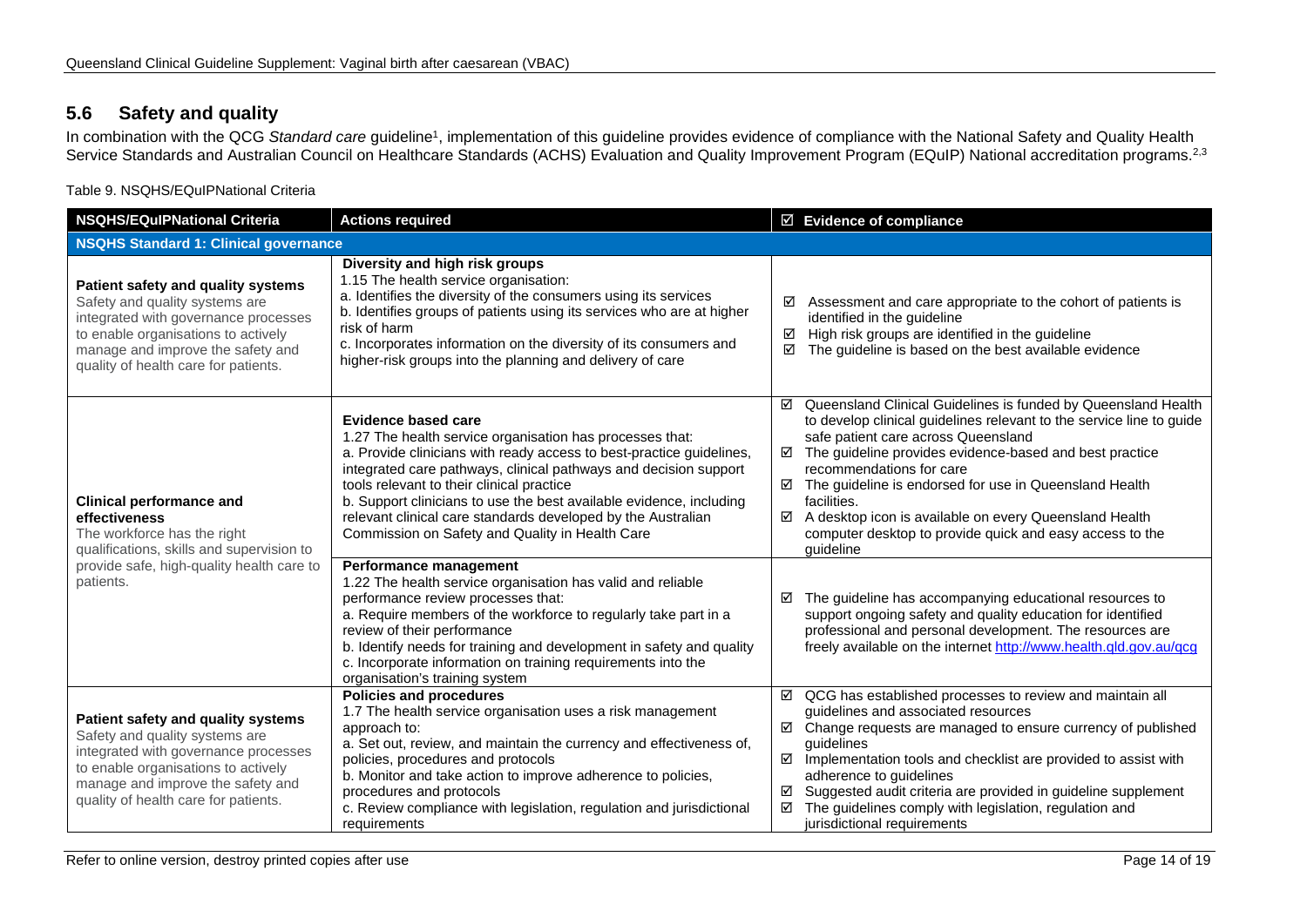| <b>NSQHS/EQuIPNational Criteria</b>                                                                                                                                                                                                                                                                                        | <b>Actions required</b>                                                                                                                                                                                                                                                                                                                                                                                                                                                                                                                                                                                                                                                                                                                                                                                                                                                                                                                                                                         | $\boxtimes$ Evidence of compliance                                                                                                                                                                                                                                                                                                                                                                                                                                    |  |
|----------------------------------------------------------------------------------------------------------------------------------------------------------------------------------------------------------------------------------------------------------------------------------------------------------------------------|-------------------------------------------------------------------------------------------------------------------------------------------------------------------------------------------------------------------------------------------------------------------------------------------------------------------------------------------------------------------------------------------------------------------------------------------------------------------------------------------------------------------------------------------------------------------------------------------------------------------------------------------------------------------------------------------------------------------------------------------------------------------------------------------------------------------------------------------------------------------------------------------------------------------------------------------------------------------------------------------------|-----------------------------------------------------------------------------------------------------------------------------------------------------------------------------------------------------------------------------------------------------------------------------------------------------------------------------------------------------------------------------------------------------------------------------------------------------------------------|--|
| <b>NSQHS Standard 2: Partnering with Consumers</b>                                                                                                                                                                                                                                                                         |                                                                                                                                                                                                                                                                                                                                                                                                                                                                                                                                                                                                                                                                                                                                                                                                                                                                                                                                                                                                 |                                                                                                                                                                                                                                                                                                                                                                                                                                                                       |  |
| <b>Health literacy</b><br>Health service organisations<br>communicate with consumers in a way<br>that supports effective partnerships.                                                                                                                                                                                     | Communication that supports effective partnerships<br>2.8 The health service organisation uses communication<br>mechanisms that are tailored to the diversity of the consumers who<br>use its services and, where relevant, the diversity of the local<br>community<br>2.9 Where information for patients, carers, families and consumers<br>about health and health services is developed internally, the<br>organisation involves consumers in its development and review<br>2.10 The health service organisation supports clinicians to<br>communicate with patients, carers, families and consumers about<br>health and health care so that:<br>a. Information is provided in a way that meets the needs of patients,<br>carers, families and consumers<br>b. Information provided is easy to understand and use<br>c. The clinical needs of patients are addressed while they are in the<br>health service organisation<br>d. Information needs for ongoing care are provided on discharge | $\boxtimes$ Consumer consultation was sought and obtained during the<br>development of the guideline. Refer to the acknowledgement<br>section of the guideline for details<br>Consumer information is developed to align with the guideline<br>☑<br>and included consumer involvement during development and<br>review<br>☑ The consumer information was developed using plain English<br>and with attention to literacy and ease of reading needs of the<br>consumer |  |
| Partnering with consumers in<br>organisational design and<br>governance<br>Consumers are partners in the design<br>and governance of the organisation.                                                                                                                                                                     | Partnerships in healthcare governance planning, design,<br>measurement and evaluation<br>2.11 The health service organisation:<br>a. Involves consumers in partnerships in the governance of, and to<br>design, measure and evaluate, health care<br>b. Has processes so that the consumers involved in these<br>partnerships reflect the diversity of consumers who use the service<br>or, where relevant, the diversity of the local community<br>2.14 The health service organisation works in partnership with<br>consumers to incorporate their views and experiences into training<br>and education for the workforce                                                                                                                                                                                                                                                                                                                                                                     | $\boxtimes$ Consumers are members of guideline working parties<br>$\boxtimes$ The guideline is based on the best available evidence<br>$\boxtimes$ The guidelines and consumer information are endorsed by the<br>QCG and Queensland Statewide Maternity and Neonatal Clinical<br>Network Steering Committees which includes consumer<br>membership                                                                                                                   |  |
| <b>NSQHS Standard 4: Medication safety</b>                                                                                                                                                                                                                                                                                 |                                                                                                                                                                                                                                                                                                                                                                                                                                                                                                                                                                                                                                                                                                                                                                                                                                                                                                                                                                                                 |                                                                                                                                                                                                                                                                                                                                                                                                                                                                       |  |
| <b>Clinical governance and quality</b><br>improvement to support medication<br>management<br>Organisation-wide systems are used to<br>support and promote safety for<br>procuring, supplying, storing,<br>compounding, manufacturing,<br>prescribing, dispensing, administering<br>and monitoring the effects of medicines | Integrating clinical governance<br>4.1 Clinicians use the safety and quality systems from the Clinical<br>Governance Standard when:<br>a. Implementing policies and procedures for medication<br>management<br>b. Managing risks associated with medication management<br>c. Identifying training requirements for medication management                                                                                                                                                                                                                                                                                                                                                                                                                                                                                                                                                                                                                                                        | The guideline provides current evidence based<br>☑<br>recommendations about medication                                                                                                                                                                                                                                                                                                                                                                                |  |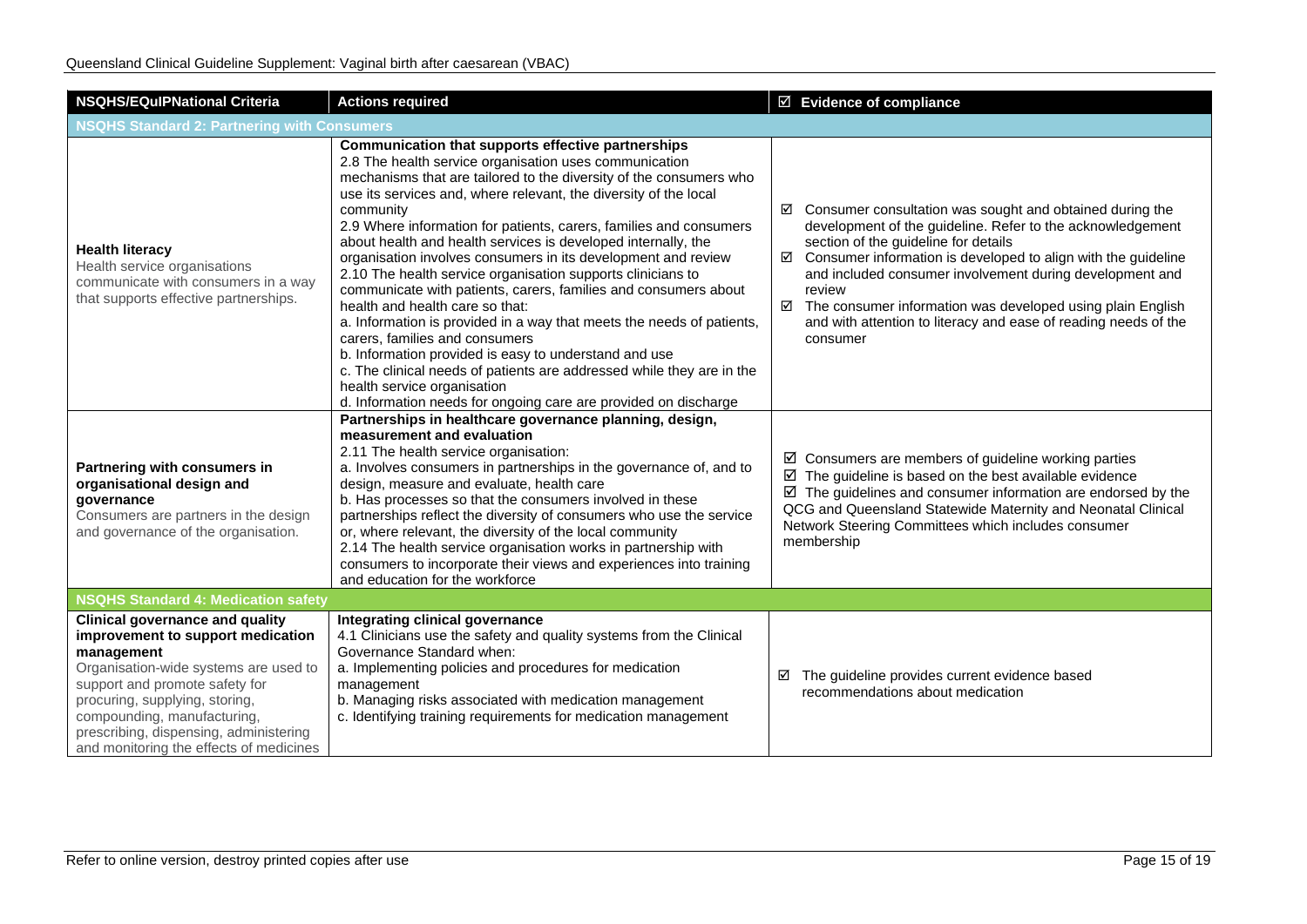| <b>NSQHS/EQuIPNational Criteria</b>                                                                                                                                                                                                           | <b>Actions required</b>                                                                                                                                                                                                                                                                                                                                                                                                                                                                                                                                                                                                                                                                                                                                                                                                                                                                                                                                                                                                                                                                                                                                                                                                                                                                            | $\boxtimes$ Evidence of compliance                                                                                                                                                                                                                                                                                                                                                                                                                                                                    |
|-----------------------------------------------------------------------------------------------------------------------------------------------------------------------------------------------------------------------------------------------|----------------------------------------------------------------------------------------------------------------------------------------------------------------------------------------------------------------------------------------------------------------------------------------------------------------------------------------------------------------------------------------------------------------------------------------------------------------------------------------------------------------------------------------------------------------------------------------------------------------------------------------------------------------------------------------------------------------------------------------------------------------------------------------------------------------------------------------------------------------------------------------------------------------------------------------------------------------------------------------------------------------------------------------------------------------------------------------------------------------------------------------------------------------------------------------------------------------------------------------------------------------------------------------------------|-------------------------------------------------------------------------------------------------------------------------------------------------------------------------------------------------------------------------------------------------------------------------------------------------------------------------------------------------------------------------------------------------------------------------------------------------------------------------------------------------------|
| <b>NSQHS Standard 5: Comprehensive care</b>                                                                                                                                                                                                   |                                                                                                                                                                                                                                                                                                                                                                                                                                                                                                                                                                                                                                                                                                                                                                                                                                                                                                                                                                                                                                                                                                                                                                                                                                                                                                    |                                                                                                                                                                                                                                                                                                                                                                                                                                                                                                       |
| <b>Clinical governance and quality</b><br>improvement to support<br>comprehensive care<br>Systems are in place to support<br>clinicians to deliver comprehensive care                                                                         | Integrating clinical governance<br>5.1 Clinicians use the safety and quality systems from the Clinical<br>Governance Standard when:<br>a. Implementing policies and procedures for comprehensive care<br>b. Managing risks associated with comprehensive care<br>c. Identifying training requirements to deliver comprehensive care<br><b>Partnering with consumers</b><br>5.3 Clinicians use organisational processes from the Partnering with<br>Consumers Standard when providing comprehensive care to:<br>a. Actively involve patients in their own care<br>b. Meet the patient's information needs<br>c. Share decision-making                                                                                                                                                                                                                                                                                                                                                                                                                                                                                                                                                                                                                                                               | $\boxtimes$ The guideline has accompanying educational resources to<br>support ongoing safety and quality education for identified<br>professional and personal development. The resources are<br>freely available on the internet http://www.health.qld.gov.au/qcg<br>$\boxtimes$ The guideline provides evidence-based and best practice<br>recommendations for care<br>☑<br>Consumer information is developed for the guideline                                                                    |
| <b>NSQHS Standard 6: Communicating for safety</b>                                                                                                                                                                                             |                                                                                                                                                                                                                                                                                                                                                                                                                                                                                                                                                                                                                                                                                                                                                                                                                                                                                                                                                                                                                                                                                                                                                                                                                                                                                                    |                                                                                                                                                                                                                                                                                                                                                                                                                                                                                                       |
| <b>Clinical governance and quality</b><br>improvement to support effective<br>communication<br>Systems are in place for effective and<br>coordinated communication that<br>supports the delivery of continuous and<br>safe care for patients. | Integrating clinical governance<br>6.1 Clinicians use the safety and quality systems from the Clinical<br>Governance Standard when:<br>a. Implementing policies and procedures to support effective clinical<br>communication<br>b. Managing risks associated with clinical communication<br>c. Identifying training requirements for effective and coordinated<br>clinical communication<br><b>Partnering with consumers</b><br>6.3 Clinicians use organisational processes from the Partnering with<br>Consumers Standard to effectively communicate with patients,<br>carers and families during high-risk situations to:<br>a. Actively involve patients in their own care<br>b. Meet the patient's information needs<br>c. Share decision-making<br>Organisational processes to support effective communication<br>6.4 The health service organisation has clinical communications<br>processes to support effective communication when:<br>a. Identification and procedure matching should occur<br>b. All or part of a patient's care is transferred within the organisation,<br>between multidisciplinary teams, between clinicians or between<br>organisations; and on discharge<br>c. Critical information about a patient's care, including information on<br>risks, emerges or changes | $\boxtimes$ Requirements for effective clinical communication by clinicians<br>are identified<br>$\boxtimes$ The guideline provides evidence-based and best practice<br>recommendations for communication between clinicians<br>The guideline provides evidence-based and best practice<br>☑<br>recommendations for communication with patients, carers and<br>families<br>The guideline provides evidence-based and best practice<br>☑<br>recommendations for discharge planning and follow -up care |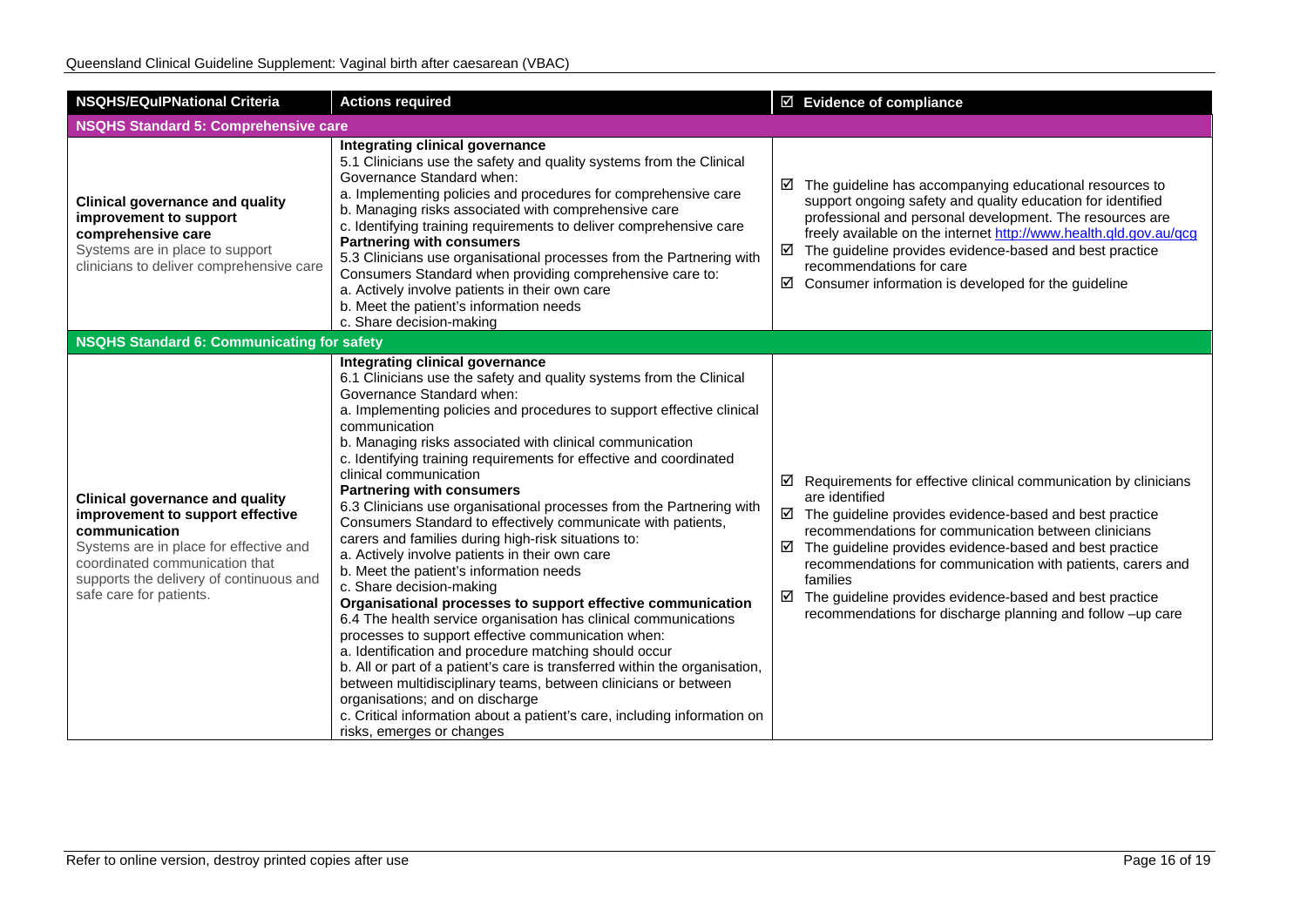| <b>NSQHS/EQuIPNational Criteria</b>                                                                                                                                                            | <b>Actions required</b>                                                                                                                                                                                                                                                                                                                                                                                                                                                                                                                                                                                                                                                                                                                                                                                                                                                                                                                                                                             | ☑ Evidence of compliance                                                                                                                                                                     |  |  |
|------------------------------------------------------------------------------------------------------------------------------------------------------------------------------------------------|-----------------------------------------------------------------------------------------------------------------------------------------------------------------------------------------------------------------------------------------------------------------------------------------------------------------------------------------------------------------------------------------------------------------------------------------------------------------------------------------------------------------------------------------------------------------------------------------------------------------------------------------------------------------------------------------------------------------------------------------------------------------------------------------------------------------------------------------------------------------------------------------------------------------------------------------------------------------------------------------------------|----------------------------------------------------------------------------------------------------------------------------------------------------------------------------------------------|--|--|
|                                                                                                                                                                                                | <b>NSQHS Standard 6: Communicating for safety (continued)</b>                                                                                                                                                                                                                                                                                                                                                                                                                                                                                                                                                                                                                                                                                                                                                                                                                                                                                                                                       |                                                                                                                                                                                              |  |  |
| <b>Communication of critical</b><br>information<br>Systems to effectively communicate<br>critical information and risks when they<br>emerge or change are used to ensure<br>safe patient care. | <b>Communicating critical information</b><br>6.9 Clinicians and multidisciplinary teams use clinical<br>communication processes to effectively communicate critical<br>information, alerts and risks, in a timely way, when they emerge or<br>change to:<br>a. Clinicians who can make decisions about care<br>b. Patients, carers and families, in accordance with the wishes of the<br>patient<br>6.10 The health service organisation ensures that there are<br>communication processes for patients, carers and families to directly<br>communicate critical information and risks about care to clinicians                                                                                                                                                                                                                                                                                                                                                                                     | $\boxtimes$ Requirements for effective clinical communication of critical<br>information are identified<br>$\boxtimes$ Requirements for escalation of care are identified                    |  |  |
| <b>Correct identification and procedure</b><br>matching<br>Systems to maintain the identity of the<br>patient are used to ensure that the<br>patient receives the care intended for<br>them.   | Correct identification and procedure matching<br>6.5 The health service organisation:<br>a. Defines approved identifiers for patients according to best-<br>practice guidelines<br>b. Requires at least three approved identifiers on registration and<br>admission; when care, medication, therapy and other services are<br>provided; and when clinical handover, transfer or discharge<br>documentation is generated                                                                                                                                                                                                                                                                                                                                                                                                                                                                                                                                                                             | $\boxtimes$ Requirements for safe and for correct patient identification are<br>identified                                                                                                   |  |  |
| <b>Communicating at clinical handover</b><br>Processes for structured clinical<br>handover are used to effectively<br>communicate about the health care of<br>patients.                        | <b>Clinical handover</b><br>6.7 The health service organisation, in collaboration with clinicians,<br>defines the:<br>a. Minimum information content to be communicated at clinical<br>handover, based on best-practice guidelines<br>b. Risks relevant to the service context and the particular needs of<br>patients, carers and families<br>c. Clinicians who are involved in the clinical handover<br>6.8 Clinicians use structured clinical handover processes that<br>include:<br>a. Preparing and scheduling clinical handover<br>b. Having the relevant information at clinical handover<br>c. Organising relevant clinicians and others to participate in clinical<br>handover<br>d. Being aware of the patient's goals and preferences<br>e. Supporting patients, carers and families to be involved in clinical<br>handover, in accordance with the wishes of the patient<br>f. Ensuring that clinical handover results in the transfer of<br>responsibility and accountability for care | $\boxtimes$ The guideline acknowledges the need for local protocols to<br>support transfer of information, professional responsibility and<br>accountability for some or all aspects of care |  |  |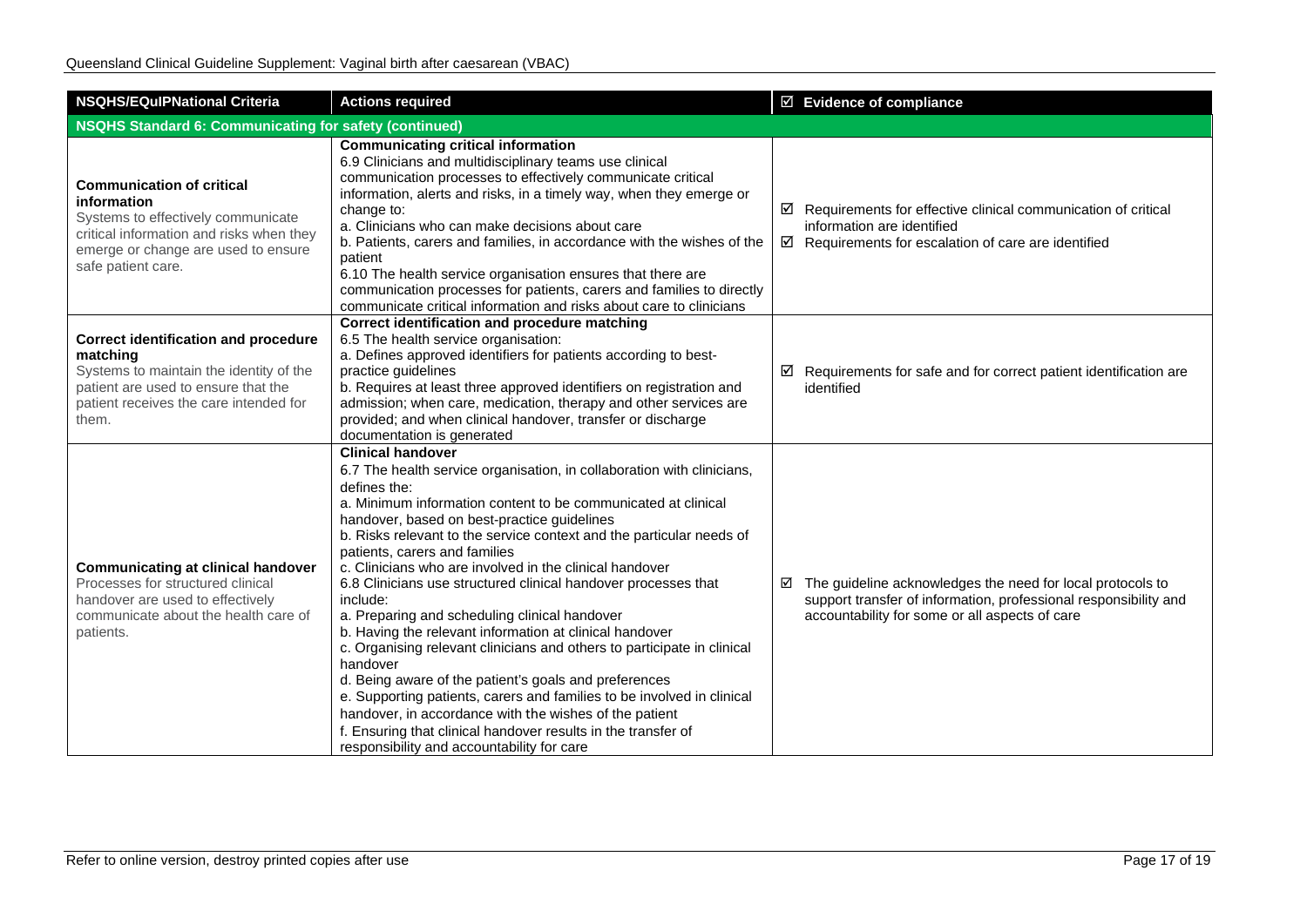| <b>NSQHS/EQulPNational Criteria</b>                                                                                                                                                                                                                                                                | <b>Actions required</b>                                                                                                                                                                                                                                                                                                                                                                                                                                                                                                                                                                                                                                                                                                                                                                                                                                                                                                                                                                                                                                                                                                                                                                                                              | $\boxtimes$ Evidence of compliance                                                                                                                                                                                                                                                         |  |
|----------------------------------------------------------------------------------------------------------------------------------------------------------------------------------------------------------------------------------------------------------------------------------------------------|--------------------------------------------------------------------------------------------------------------------------------------------------------------------------------------------------------------------------------------------------------------------------------------------------------------------------------------------------------------------------------------------------------------------------------------------------------------------------------------------------------------------------------------------------------------------------------------------------------------------------------------------------------------------------------------------------------------------------------------------------------------------------------------------------------------------------------------------------------------------------------------------------------------------------------------------------------------------------------------------------------------------------------------------------------------------------------------------------------------------------------------------------------------------------------------------------------------------------------------|--------------------------------------------------------------------------------------------------------------------------------------------------------------------------------------------------------------------------------------------------------------------------------------------|--|
| NSQHS Standard 8: Recognising and responding to acute deterioration                                                                                                                                                                                                                                |                                                                                                                                                                                                                                                                                                                                                                                                                                                                                                                                                                                                                                                                                                                                                                                                                                                                                                                                                                                                                                                                                                                                                                                                                                      |                                                                                                                                                                                                                                                                                            |  |
| <b>Clinical governance and quality</b><br>improvement to support recognition<br>and response systems<br>Organisation-wide systems are used to<br>support and promote detection and<br>recognition of acute deterioration, and<br>the response to patients whose<br>condition acutely deteriorates. | Integrating clinical governance<br>8.1 Clinicians use the safety and quality systems from the Clinical<br>Governance Standard when:<br>a. Implementing policies and procedures for recognising and<br>responding to acute deterioration<br>b. Managing risks associated with recognising and responding to<br>acute deterioration<br>c. Identifying training requirements for recognising and responding<br>to acute deterioration<br><b>Partnering with consumers</b><br>8.3 Clinicians use organisational processes from the Partnering with<br>Consumers Standard when recognising and responding to acute<br>deterioration to:<br>a. Actively involve patients in their own care<br>b. Meet the patient's information needs<br>c. Share decision-making<br>Recognising acute deterioration<br>8.4 The health service organisation has processes for clinicians to<br>detect acute physiological deterioration that require clinicians to:<br>a. Document individualised vital sign monitoring plans<br>b. Monitor patients as required by their individualised monitoring<br>plan<br>c. Graphically document and track changes in agreed observations<br>to detect acute deterioration over time, as appropriate for the patient | The guideline is consistent with National Consensus statements<br>⊻<br>recommendations<br>The guideline recommends use of tools consistent with the<br>☑<br>principles of recognising and responding to clinical deterioration<br>Consumer information is developed for the guideline<br>☑ |  |
| <b>EQuIP Standard 12 Provision of care</b>                                                                                                                                                                                                                                                         |                                                                                                                                                                                                                                                                                                                                                                                                                                                                                                                                                                                                                                                                                                                                                                                                                                                                                                                                                                                                                                                                                                                                                                                                                                      |                                                                                                                                                                                                                                                                                            |  |
| <b>Criterion 1: Assessment and care</b><br>planning<br>12.1 Ensuring assessment is<br>comprehensive and based upon current<br>professional standards and evidence<br>based practice                                                                                                                | 12.1.1 Guidelines are available and accessible by staff to assess<br>physical, spiritual, cultural, physiological and social health promotion<br>needs                                                                                                                                                                                                                                                                                                                                                                                                                                                                                                                                                                                                                                                                                                                                                                                                                                                                                                                                                                                                                                                                               | ☑<br>Assessment and care appropriate to the cohort of patients is<br>identified in the guideline<br>The guideline is based on the best available evidence<br>☑                                                                                                                             |  |